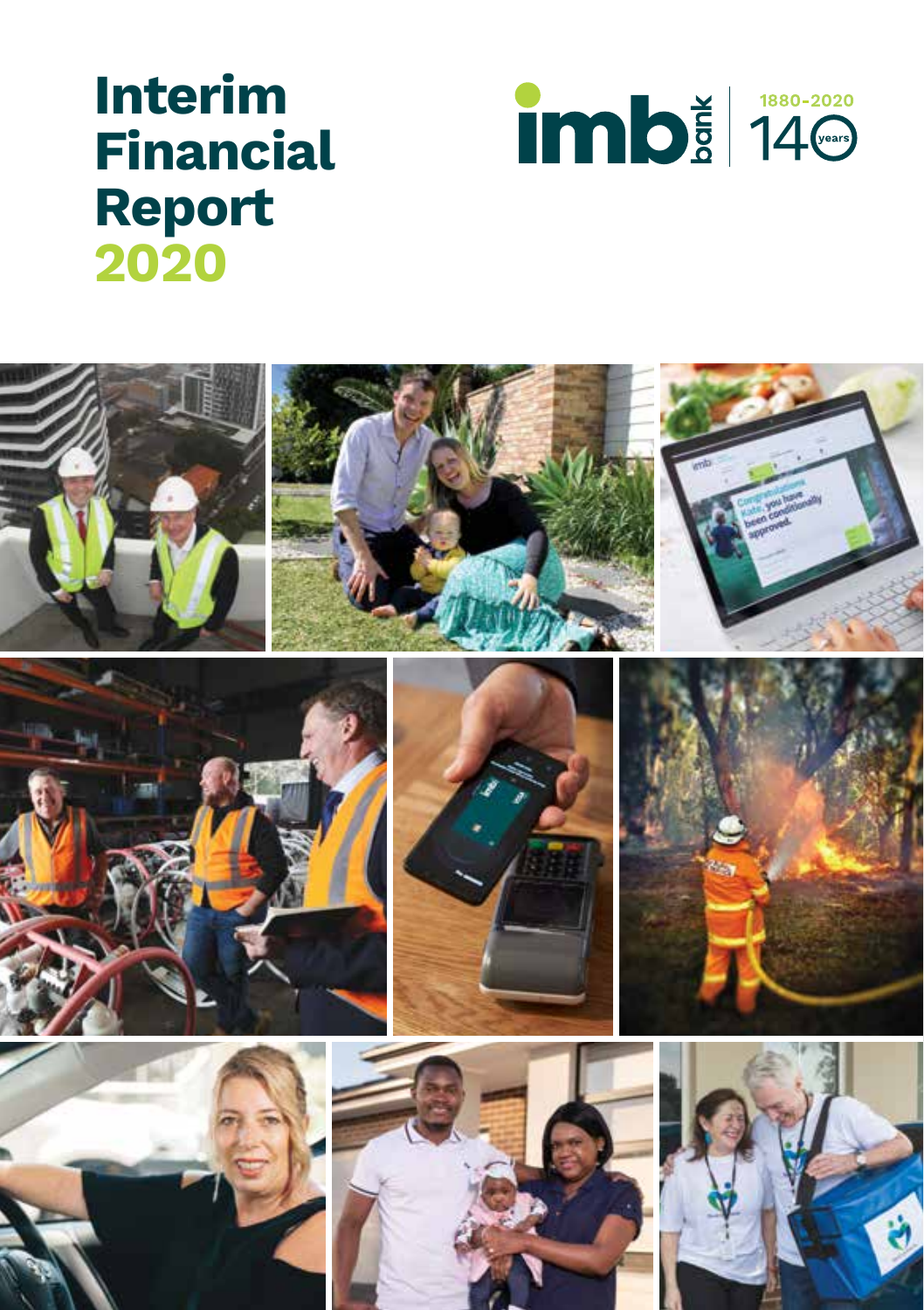# **2020 Contents**

| Chairman's Review                                                |    |
|------------------------------------------------------------------|----|
| Directors' Report                                                | 4  |
| Condensed Interim Income Statement                               | 5  |
| Condensed Interim Statement of Comprehensive Income              | 6  |
| Condensed Interim Statement of Financial Position                |    |
| Condensed Interim Statement of Cash Flows                        | 8  |
| Condensed Interim Statement of Changes in Equity                 | 9  |
| Condensed Notes to the Consolidated Interim Financial Statements | 11 |
| Directors' Declaration                                           | 18 |
| Independent Auditor's Review Report                              | 19 |
| Lead Auditor's Independence Declaration                          | 21 |
| Directors' Particulars                                           | 22 |
| Statistical Highlights                                           | 23 |
| Corporate Directory                                              | 24 |

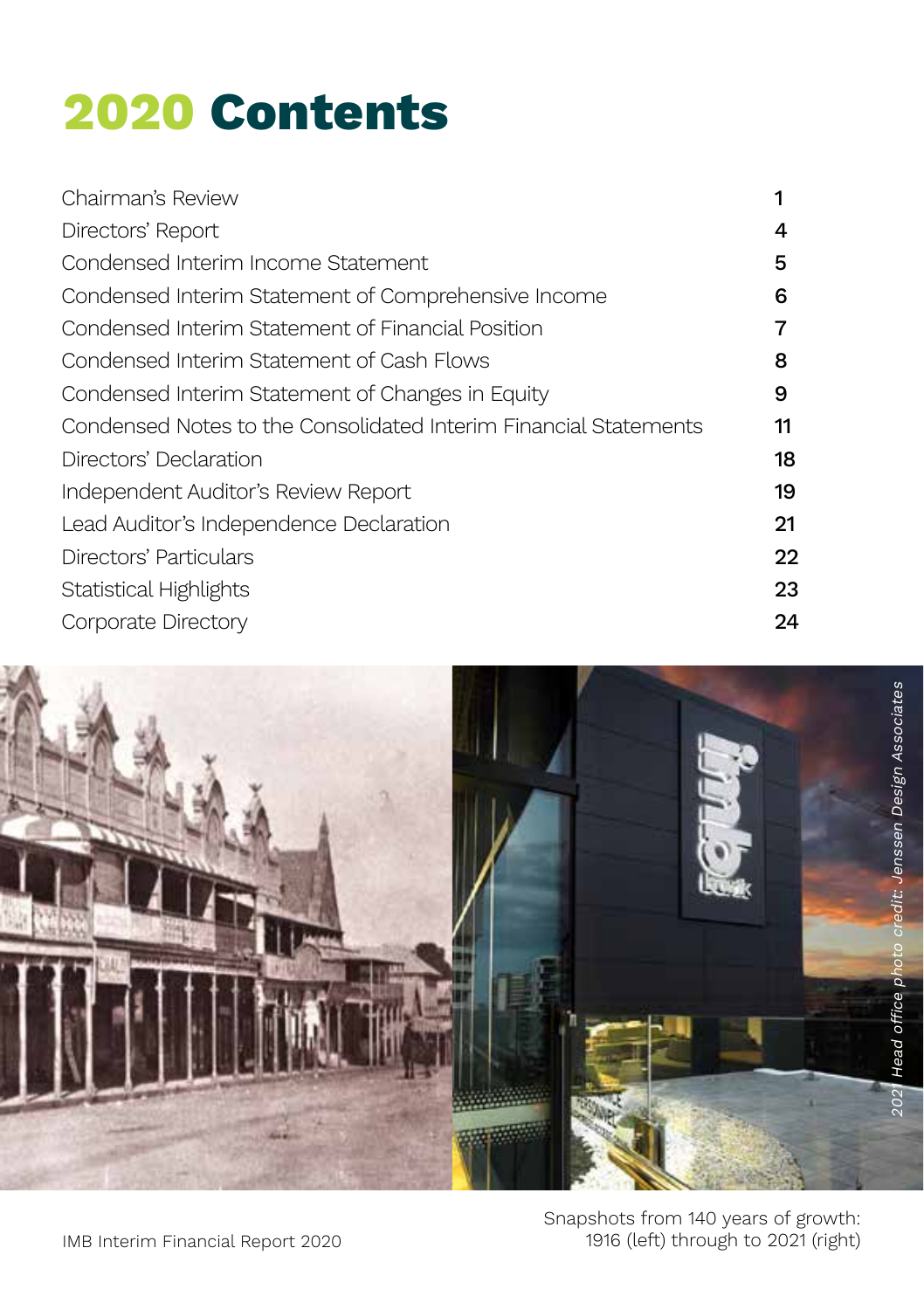# **Chairman's Review**



**Since 1880, IMB Bank has<br>
been there to help our<br>
members navigate periods** of economic uncertainty<br>and societal change. been there to help our members navigate periods and societal change.

The last six months to December 2020 have continued to be challenging for our members and the broader community. IMB's focus has been to support our members through the disruption of the global pandemic and to build a bank that is more resilient and well-positioned to grow over the longer-term.

Since 1880, IMB Bank has been there to help our members navigate periods of economic uncertainty and societal change. In the first half of FY20-21, IMB Bank has again demonstrated the ability to adapt its operations so as to provide our members with tailored services and support, at the same time as maintaining sustainable financial health metrics and making further progress on our vision to be NSW's leading mutual bank.

#### **Overview of Half Year Financial Performance**

The IMB Group recorded a net profit after tax of \$16.0 million for the half year to 31 December 2020, up 21% against \$13.2 million for the previous corresponding period. We are pleased with the strengthening of the profit result, noting the improvement should be viewed in the context of the significant reduction in

interest rates and bushfire related provisioning that affected the results of the same prior period.

The loan portfolio has been maintained, with overall total assets increasing to \$7 billion. With highly competitive market conditions prevailing, IMB Bank's average interest margin is being closely managed and was also maintained at an average of 2.11% for the six months to December 2020, reflective of our objective to balance the interests of borrower and depositor members when setting interest rates.

At 30 June 2020, IMB raised a provision of \$4m in respect of future credit losses that may occur in connection with COVID, with around 4.8% of borrowers having received some form of loan assistance from IMB Bank at the peak of the pandemic. A minor reduction to the level of the aforementioned provision to \$3.8m was made at 31 December 2020 based on portfolio movements. IMB's underlying credit quality is strong and we expect that there will be a more substantial reduction in the level of provisions at 30 June 2021 should economic conditions continue to improve. It is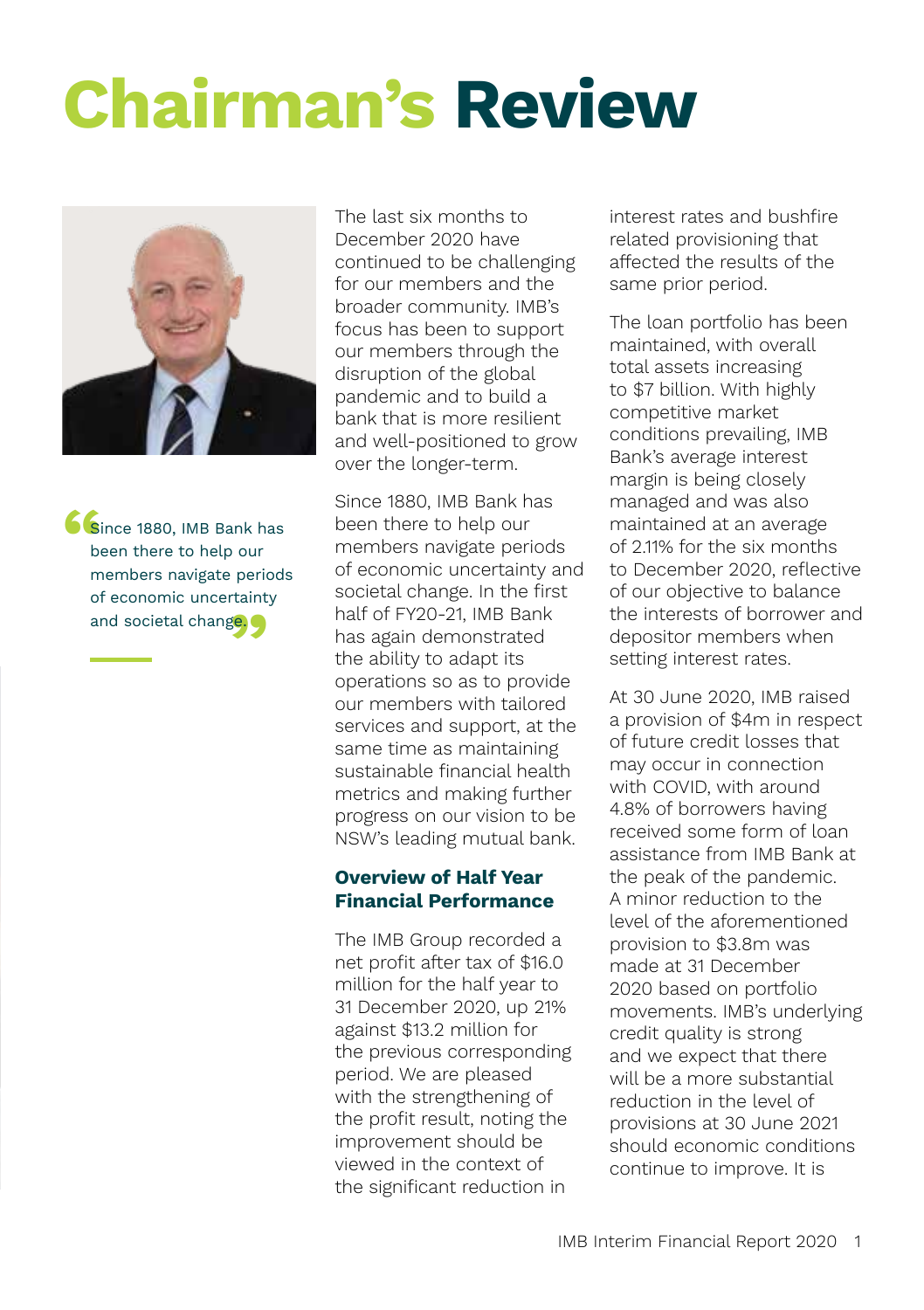## **Chairman's Review**

Continued

**The Board continues to<br>
be incredibly proud of a<br>
employees and recognis** through challenging<br>conditions be incredibly proud of all employees and recognises the resilience, adaptability and unwavering memberfocus that has been required to support IMB Bank and our members conditions.

encouraging that as at 31 December, there were less than 0.09% of borrowers receiving loan assistance.

With capital adequacy increasing to 16.5% at 31 December, and regulatory liquidity at 20%, the Board and management are ensuring balanced financial outcomes are achieved, with appropriate buffers being maintained to manage the risks of the uncertain environment.

#### **Strategy and Operations**

While the day-to-day operational effort required to manage through the global pandemic cannot be understated, we have continued to look to the future and respond to the changing expectations of our members, who are increasingly adopting digital solutions and seeking a simpler banking experience.

Over the first half of the year we have continued to focus on the initial phase of a major transformation of our lending system, which delivers a highly efficient conditional loan approval for new borrowers. Additional releases in functionality that improve the member experience across the endto-end lending journey will be delivered over the course of the year.

We also continued to invest in IMB Bank's cyber security infrastructure and payment fraud detection systems and are in the process of enhancing IMB's internet banking application to give members more convenient self-service options.

The merger transaction with Hunter United Employees' Credit Union occurred on 1 May 2020, and we are well progressed with the systems integration which will be completed in the coming months, giving our 8,000 Hunter region members access to the full range of merger benefits.

Construction of IMB Bank's new head office building finished in December and we are delighted to be able to bring key teams back together to commence operating from the premises in February. Our relocation project also delivers the simplification of several core business processes and will provide our people with more flexible working arrangements.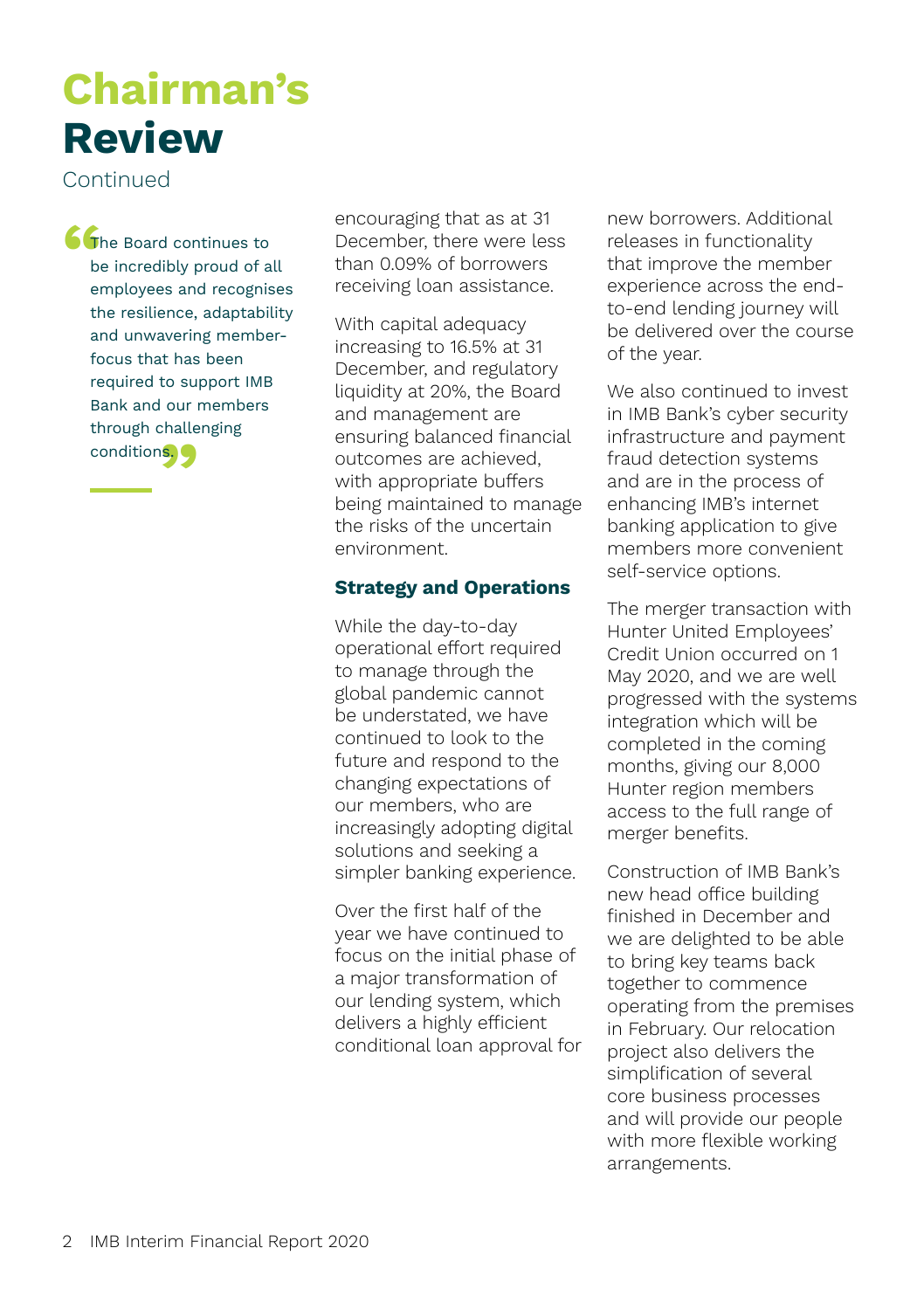Like all financial institutions, we have a significant regulatory change agenda to meet over the course of 2021, and we are committed to delivering the improved outcomes for customers that are intended to flow from the introduction of Design and Distribution Obligations, the Open Banking regime and through enhancements to internal dispute resolution systems.

#### **Our People and Community**

The Board continues to be incredibly proud of all employees and recognises the resilience, adaptability and unwavering memberfocus that has been required to support IMB Bank and our members through challenging conditions. Our people have worked tirelessly to minimise disruption and to provide outstanding service and solutions when our members have most needed it, and we want our members to know we will continue to do what is right to help families, businesses and communities through difficult times.

Despite the COVID-19 related disruptions, it was important to IMB Bank that its Community Foundation funding program was delivered. In late 2020,

29 local community groups and projects across NSW and the ACT shared in \$450,000 in IMB Community Foundation grants to update services and equipment, and support people in need. The events experienced throughout 2020 highlight the important role the IMB Bank Community Foundation plays at a grassroots level and we will continue to help build strong, resilient communities in the year ahead, with the application process for 2021 grants to open in the coming months.

#### **Dividends**

Having considered a range of factors such as the current prudential guidance on capital distributions, the economic outlook, the interim profit result and the varying interests of all IMB Bank members, the Board has declared an interim dividend of nine (9.0) cents per share, fully franked. The effective dividend payout ratio is 71.1% of shareholders' interest in contributed funding.

The dividend will be paid after the close of trading on 4 March 2021 to IMB Bank shareholders registered at that date.

On the basis that it would not be an effective use of capital in the current environment, as previously announced, there are no plans for a buyback of IMB ordinary shares to be undertaken in the 2020-2021 financial year.

#### **Outlook**

The outlook remains uncertain, but there are some early signs of recovery. with economic forecasts being more favourable than those in place at 30 June 2020. The Board and management are focused on maintaining IMB Bank's strong financial and prudent risk position which has been critical to our ability to withstand the impacts of the pandemic. We are encouraged by the level of deposit growth and new lending activity and are embracing the opportunity to accelerate digital transformation initiatives that make IMB Bank a stronger organisation.

Thank you to all members for your continued support of IMB Bank.

thraid

**NH Cornish AM** Chairman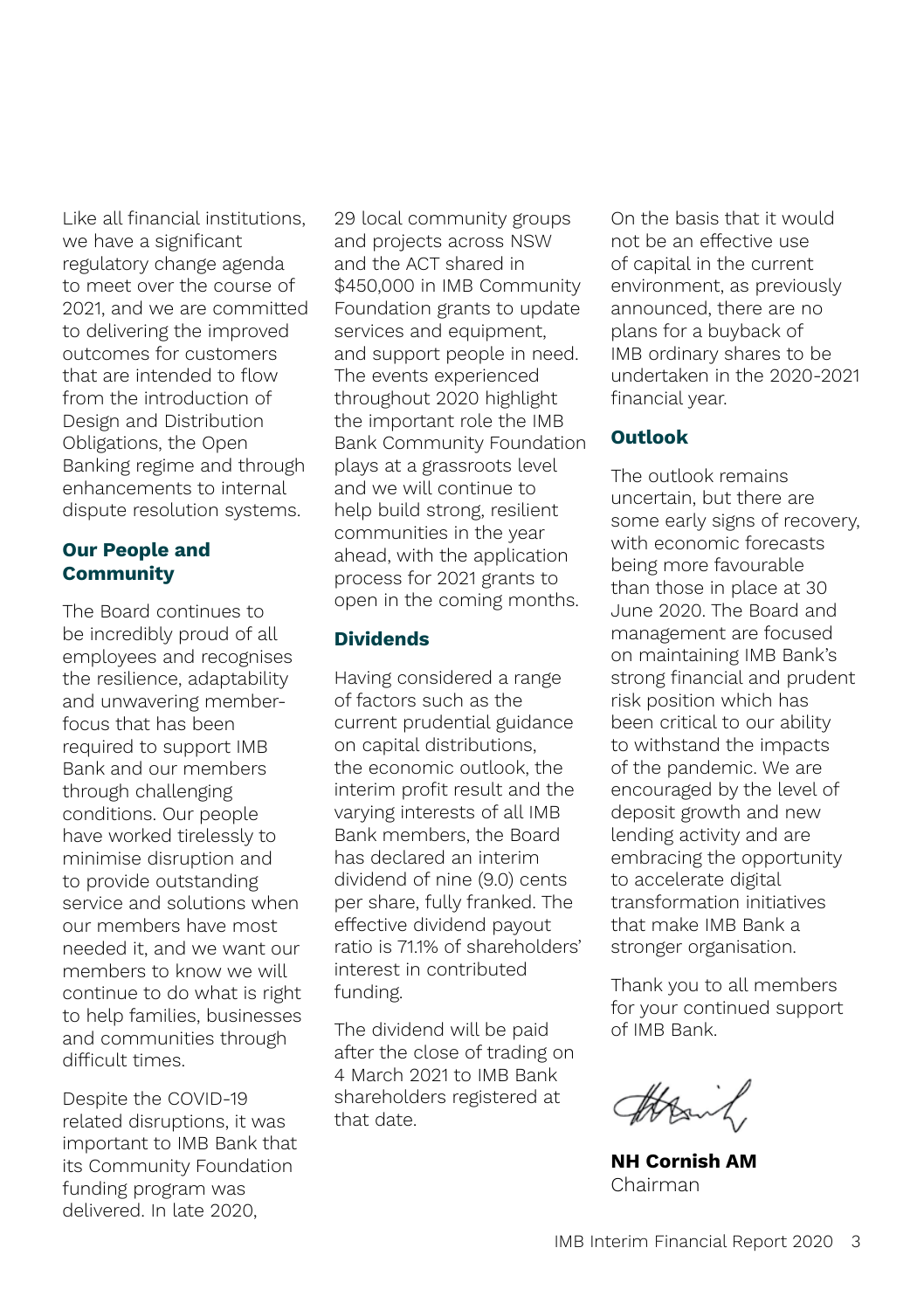## **Directors' Report**

As at 31 December 2020

The directors have pleasure in presenting their report together with the consolidated interim financial report for the six months ended 31 December 2020 and the auditor's review report thereon.

### **Directors**

The directors of the Company at any time during or since the six months ended 31 December 2020 are:

| <b>Name</b>                      | <b>Period of Directorship</b>                  |
|----------------------------------|------------------------------------------------|
| Noel Harold Cornish AM, Chairman | Director since 2010                            |
| Catherine Ann Aston              | Director since 2016                            |
| Peter John Fitzgerald            | Director since 2017                            |
| Jann Angela Gardner              | Director since May 2020                        |
| Gai Marie McGrath                | Director since 2016                            |
| Jan Margaret Swinhoe             | Director since 2014                            |
| Margaret Elizabeth Towers        | Director since 2011, retired 30 September 2020 |
| Harry Walter Wendt               | Director since July 2020                       |

## **Review of Operations**

Members are referred to the Chairman's Review.

## **Interim Dividend**

Members are referred to the Chairman's Review.

## **Lead Auditor's Independence Declaration**

The lead auditor's independence declaration is set out on page 21 and forms part of the directors' report for the six months ended 31 December 2020.

## **Rounding of Amounts**

The Company is of a kind referred to in ASIC Instrument 2016/191 dated 30 June 2016 and in accordance with that Instrument, amounts in the financial

statements and directors' report have been rounded off to the nearest thousand dollars, unless otherwise stated.

Dated at Wollongong this 29th day of January 2021.

Signed in accordance with a resolution of the directors:

Attant

**NH Cornish AM** Chairman

Weeder

**PJ Fitzgerald** Director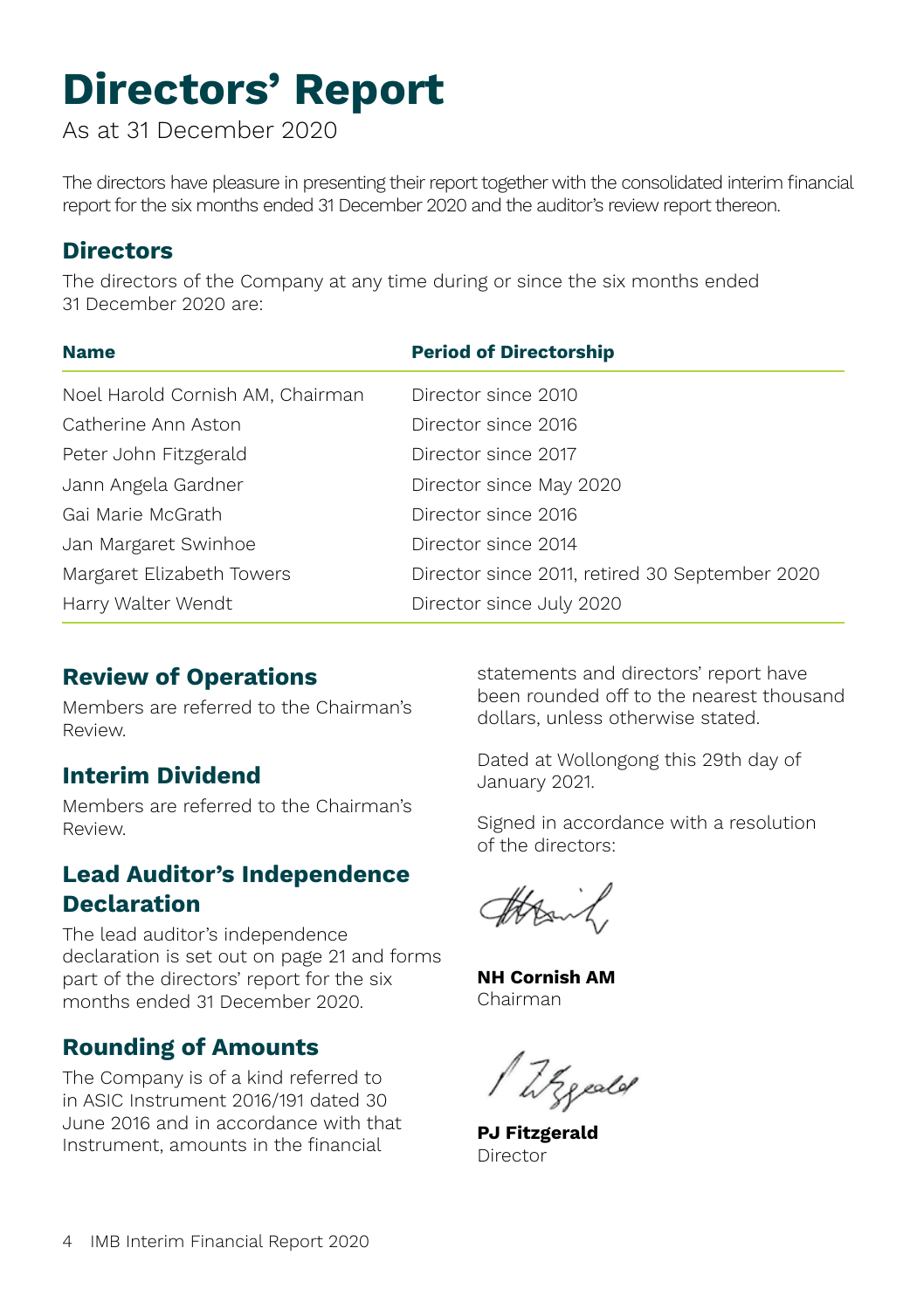## **Condensed Interim Income Statement**

For the half year ended 31 December 2020

|                                                              | <b>Consolidated</b>                                          |                                                                     |
|--------------------------------------------------------------|--------------------------------------------------------------|---------------------------------------------------------------------|
|                                                              | For<br>the six<br>months<br>ended<br>31 Dec<br>2020<br>\$000 | For<br>the six<br>months<br>ended<br><b>31 Dec</b><br>2019<br>\$000 |
| Interest revenue                                             | 98,918                                                       | 111,370                                                             |
| Interest expense                                             | (27, 021)                                                    | (48,035)                                                            |
| Net interest income                                          | 71,897                                                       | 63,335                                                              |
| Impairment recoveries/(losses) on financial instruments      | 134                                                          | (604)                                                               |
| Net interest income after impairment losses                  | 72,031                                                       | 62,731                                                              |
| Fee and commission income                                    | 5,264                                                        | 6,365                                                               |
| Fee and commission expense                                   | (132)                                                        | (157)                                                               |
| Net fee and commission income                                | 5,132                                                        | 6,208                                                               |
| Other income                                                 | 551                                                          | 495                                                                 |
| Net operating income                                         | 77,714                                                       | 69,434                                                              |
| Operating expenses                                           | (54, 849)                                                    | (50, 534)                                                           |
| <b>Profit before tax</b>                                     | 22,865                                                       | 18,900                                                              |
| Income tax expense                                           | (6,884)                                                      | (5,695)                                                             |
| Profit for the period attributable to members of the Company | 15,981                                                       | 13,205                                                              |

The condensed interim profit or loss statement is to be read in conjunction with the condensed notes set out on pages 11 to 17.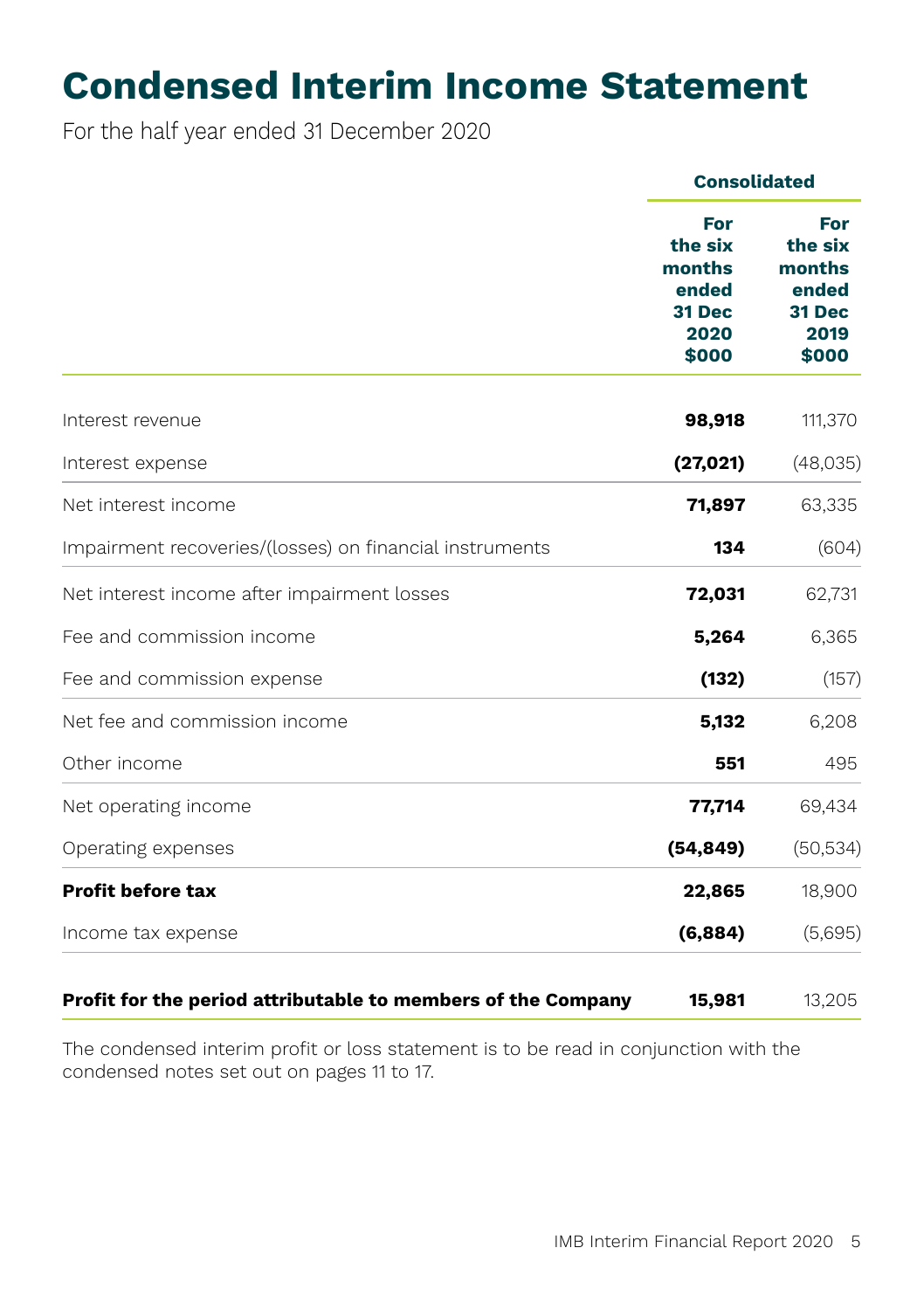## **Condensed Interim Statement of Comprehensive Income**

For the half year ended 31 December 2020

|                                                                                                   | <b>Consolidated</b>                                                  |                                                                      |  |
|---------------------------------------------------------------------------------------------------|----------------------------------------------------------------------|----------------------------------------------------------------------|--|
|                                                                                                   | <b>For the</b><br>six months<br>ended 31<br><b>Dec 2020</b><br>\$000 | <b>For the</b><br>six months<br>ended 31<br><b>Dec 2019</b><br>\$000 |  |
| <b>Profit for the period</b>                                                                      | 15,981                                                               | 13,205                                                               |  |
| Other comprehensive income/(expense):                                                             |                                                                      |                                                                      |  |
| Items that will never be reclassified to profit or loss:                                          |                                                                      |                                                                      |  |
| Net change in fair value of other financial asset at FVOCI                                        |                                                                      | (8)                                                                  |  |
| Total items that will never be reclassified to profit or loss                                     |                                                                      | (8)                                                                  |  |
| Items that are or may be reclassified subsequently to profit<br>or loss:                          |                                                                      |                                                                      |  |
| Net change in fair value of derivative liabilities                                                | 63                                                                   | (565)                                                                |  |
| Net change in fair value of investment debt securities<br>at FVOCI                                | 6,003                                                                | (368)                                                                |  |
| Net change in fair value of investment debt securities at<br>FVOCI transferred to profit and loss | (506)                                                                |                                                                      |  |
| Total items that may be reclassified subsequently to profit<br>or loss                            | 5,560                                                                | (933)                                                                |  |
| Total other comprehensive expense for the period, net of<br>income tax                            | 5,560                                                                | (941)                                                                |  |
| Total comprehensive income for the period                                                         | 21,541                                                               | 12,264                                                               |  |

Amounts are stated net of tax.

The condensed interim statement of comprehensive income is to be read in conjunction with the condensed notes set out on pages 11 to 17.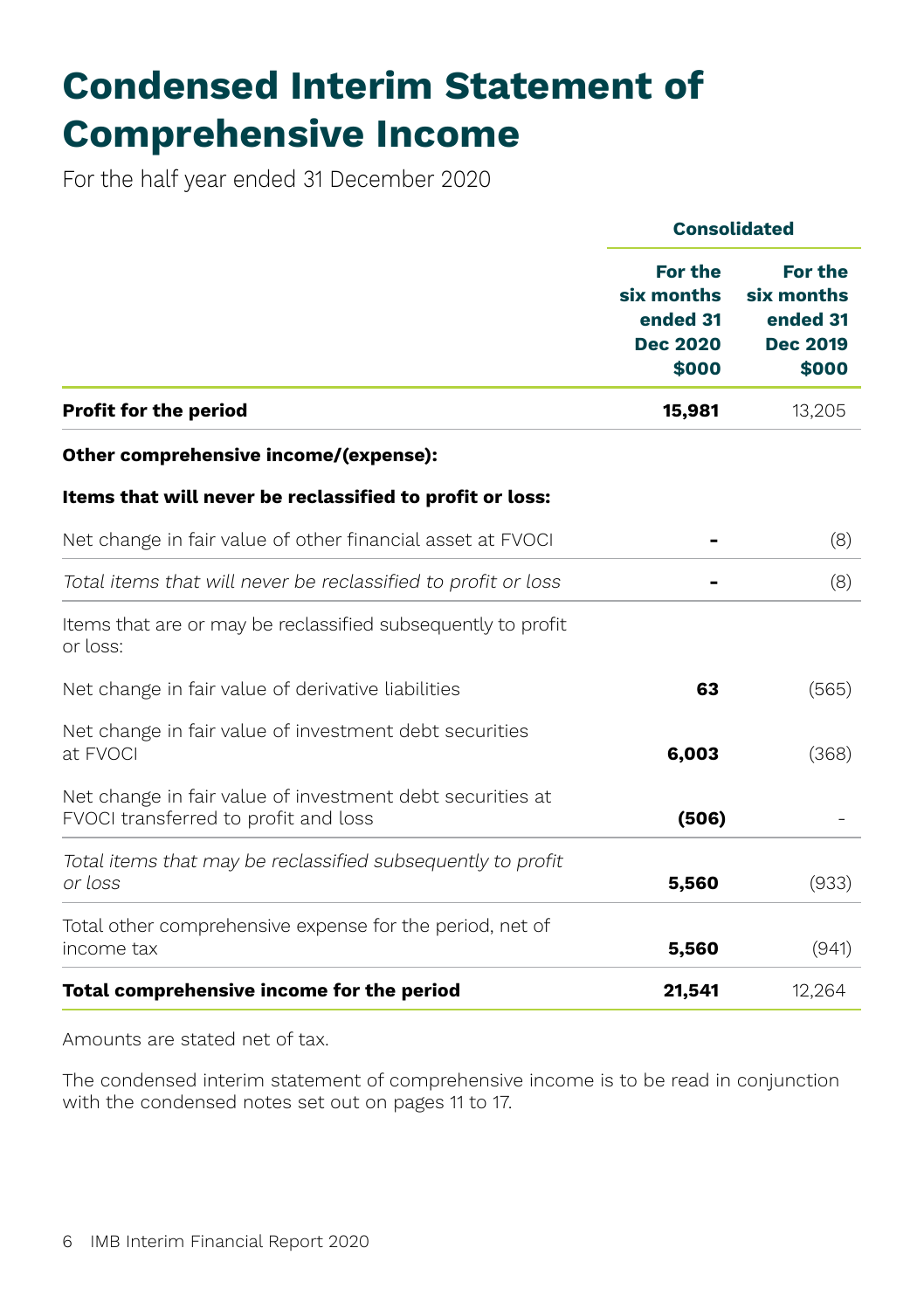## **Condensed Interim Statement of Financial Position**

As at 31 December 2020

|                                                     |           | <b>Consolidated</b>              |
|-----------------------------------------------------|-----------|----------------------------------|
|                                                     | \$000     | 31 Dec 2020 30 Jun 2020<br>\$000 |
| <b>ASSETS</b>                                       |           |                                  |
| Cash and cash equivalents                           | 166,220   | 226,384                          |
| Investment debt securities                          | 1,249,844 | 952,880                          |
| Deposits with other ADIs                            | 94,022    | 98,644                           |
| Loans and advances to customers                     | 5,403,181 | 5,390,648                        |
| Other financial assets                              | 948       | 958                              |
| Derivative assets                                   | 5,154     | 5,064                            |
| Property, plant and equipment                       | 92,659    | 85,605                           |
| Intangible assets                                   | 7,142     | 5,364                            |
| Net deferred tax assets                             | 2,273     | 4,500                            |
| Other assets                                        | 15,716    | 16,543                           |
| Total assets                                        | 7,037,159 | 6,786,590                        |
| <b>LIABILITIES</b>                                  |           |                                  |
| Trade and other payables                            | 46,938    | 34,426                           |
| Deposits                                            | 6,010,116 | 5,871,469                        |
| Securitised loans funding                           | 207,184   | 240,198                          |
| Interest bearing liabilities                        | 324,873   | 212,856                          |
| Current tax liabilities                             | 2,627     | 2,637                            |
| Provisions                                          | 13,955    | 13,327                           |
| <b>Total Liabilities</b>                            | 6,605,693 | 6,374,913                        |
| <b>Net Assets</b>                                   | 431,466   | 411,677                          |
| <b>EQUITY</b>                                       |           |                                  |
| Share capital                                       | 28,324    | 28,324                           |
| Reserves                                            | 82,034    | 76,794                           |
| Retained earnings                                   | 321,108   | 306,559                          |
| Total equity attributable to members of the Company | 431,466   | 411,677                          |

The condensed interim statement of financial position is to be read in conjunction with the condensed notes set out on pages 11 to 17.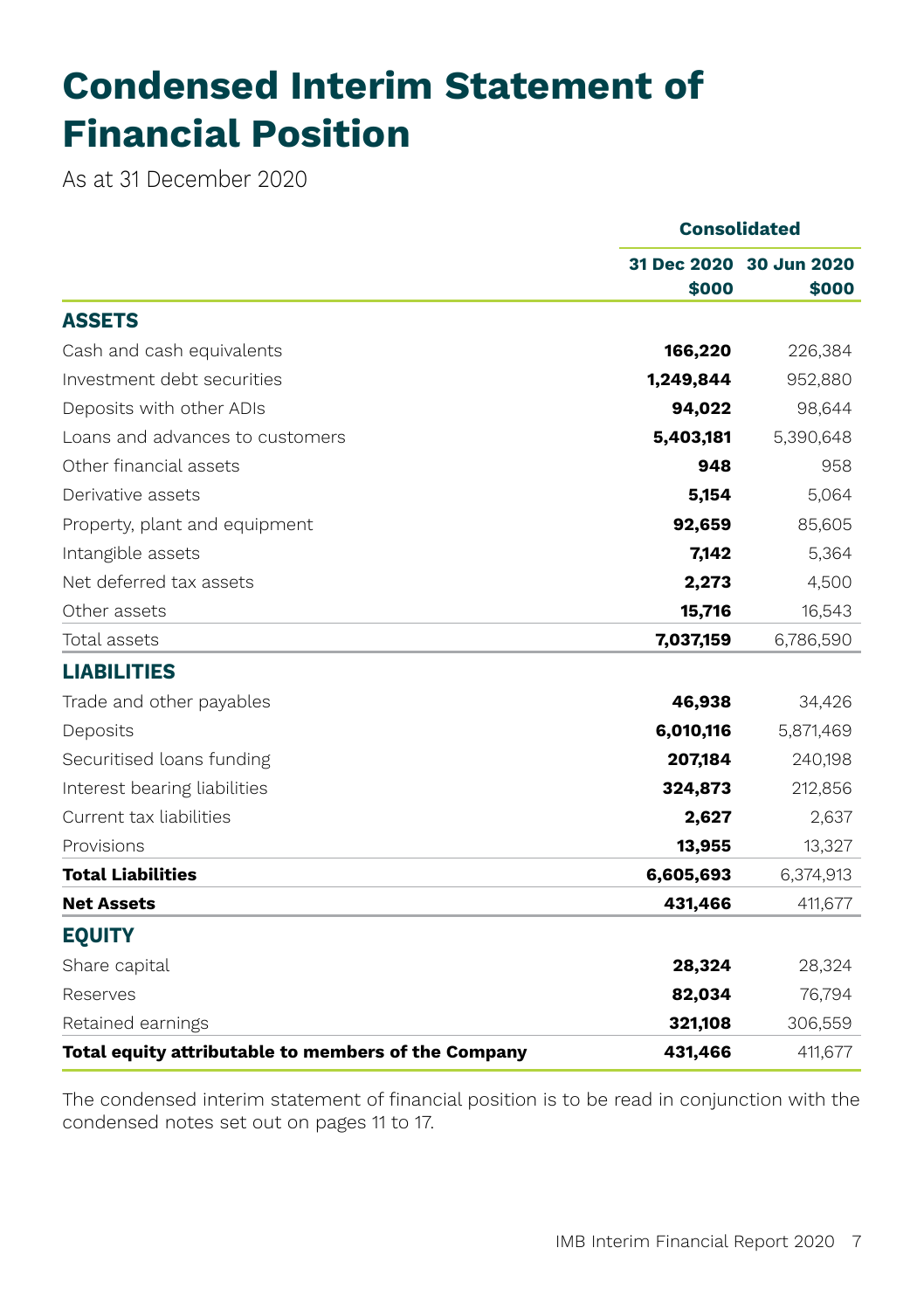## **Condensed Interim Statement of Cash Flows**

For the half year ended 31 December 2020

|                                                                                                                                                     | <b>Consolidated</b>                                                  |                                                        |  |
|-----------------------------------------------------------------------------------------------------------------------------------------------------|----------------------------------------------------------------------|--------------------------------------------------------|--|
| <b>Note</b>                                                                                                                                         | <b>For the</b><br>six months<br>ended 31<br><b>Dec 2020</b><br>\$000 | For the<br>six months<br>ended 31<br>Dec 2019<br>\$000 |  |
| <b>CASH FLOWS FROM/(USED IN) OPERATING ACTIVITIES</b>                                                                                               |                                                                      |                                                        |  |
| Interest received                                                                                                                                   | 95,512                                                               | 110,989                                                |  |
| Other cash receipts in the course of operations                                                                                                     | 6,580                                                                | 6,802                                                  |  |
| Interest paid on deposits                                                                                                                           | (30, 515)                                                            | (55,006)                                               |  |
| Net increase in deposits                                                                                                                            | 142,141                                                              | 241,891                                                |  |
| Income taxes paid                                                                                                                                   | (4,667)                                                              | (8,662)                                                |  |
| Net loans funded to members                                                                                                                         | (15, 240)                                                            | (156, 575)                                             |  |
| Other cash payments in the course of operations                                                                                                     | (35, 866)                                                            | (38, 843)                                              |  |
| Net cash flows from/(used in) operating activities                                                                                                  | 157,945                                                              | 100,596                                                |  |
| <b>CASH FLOWS FROM/(USED IN) INVESTING ACTIVITIES</b>                                                                                               |                                                                      |                                                        |  |
| Net (payments for)/redemptions of investment debt<br>securities and loans and advances to ADIs<br>Expenditure on property, plant and equipment, and | (280, 560)                                                           | (11, 879)                                              |  |
| intangibles                                                                                                                                         | (14, 465)                                                            | (16, 143)                                              |  |
| Proceeds from sale of property, plant and equipment                                                                                                 | 179                                                                  | 242                                                    |  |
| Net cash flows from/(used in) investing activities                                                                                                  | (294, 846)                                                           | (27,780)                                               |  |
| <b>CASH FLOWS FROM/(USED IN) FINANCING ACTIVITIES</b>                                                                                               |                                                                      |                                                        |  |
| Net repayments from securitised loans funding                                                                                                       | (33,013)                                                             | (56, 711)                                              |  |
| Net proceeds from interest bearing liabilities                                                                                                      | 111,558                                                              | 21.235                                                 |  |
| Own shares acquired                                                                                                                                 |                                                                      | (3)                                                    |  |
| Dividends paid<br>5                                                                                                                                 | (1,808)                                                              | (2,532)                                                |  |
| Net cash flows from/(used in) financing activities                                                                                                  | 76,737                                                               | (38,011)                                               |  |
| Net (decrease)/increase in cash and cash equivalents held                                                                                           | (60, 164)                                                            | 34,805                                                 |  |
| Cash and cash equivalents at 1 July                                                                                                                 | 226.384                                                              | 96.306                                                 |  |
| Cash and cash equivalents at 31 December<br>6                                                                                                       | 166,220                                                              | 131,111                                                |  |

The condensed interim statement of cash flows is to be read in conjunction with the condensed notes set out on pages 11 to 17.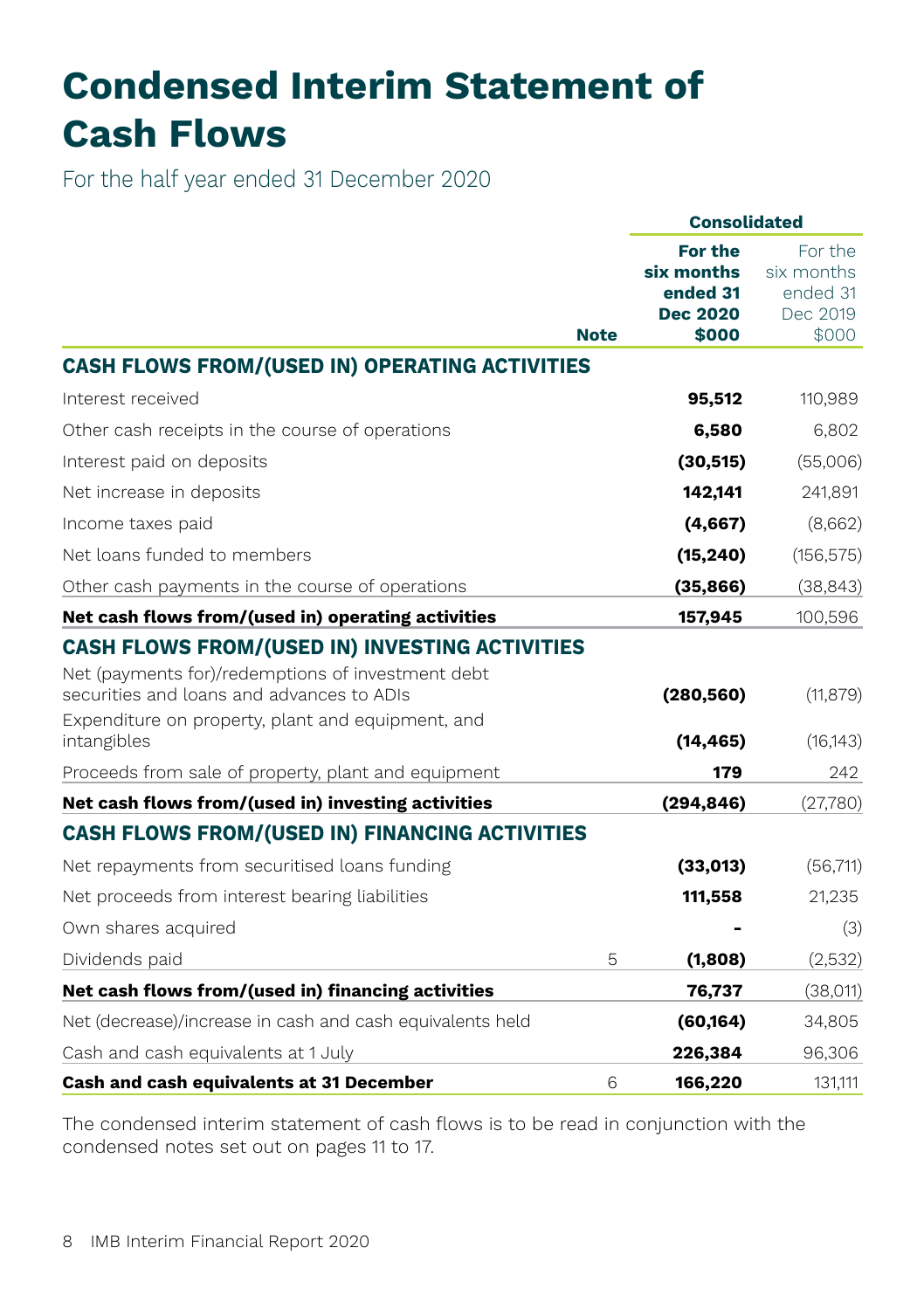## **Condensed Interim Statement of Changes in Equity**

For the half year ended 31 December 2019

|                                                    | <b>Consolidated</b> |                  |         |                  |         |                  |          |                 |  |
|----------------------------------------------------|---------------------|------------------|---------|------------------|---------|------------------|----------|-----------------|--|
|                                                    |                     |                  | Cash    | General          |         | Transfer         |          |                 |  |
|                                                    |                     |                  | flow    | reserve          |         | of               |          |                 |  |
| In thousands of                                    |                     | Share Fair value |         | hedge for credit |         | General business | Retained | Total           |  |
| <b>AUD</b>                                         | capital             | reserve          | reserve | losses           | reserve | reserve          | earnings | equity          |  |
| <b>Balance</b> at<br>1 July 2019                   | 28,324              | 3.445            |         | 7,140            | 25,255  | 12,894           |          | 285,650 362,708 |  |
| Total comprehensive income for the period          |                     |                  |         |                  |         |                  |          |                 |  |
| Profit after tax                                   |                     |                  |         |                  |         |                  | 13,205   | 13,205          |  |
| Other comprehensive income                         |                     |                  |         |                  |         |                  |          |                 |  |
| Net revaluation<br>movement due<br>to change in    |                     |                  |         |                  |         |                  |          |                 |  |
| fair value                                         |                     | (376)            | (565)   |                  |         |                  |          | (941)           |  |
| Total other<br>comprehensive<br>income             |                     | (376)            | (565)   |                  |         |                  |          | (941)           |  |
| Total<br>comprehensive<br>income for the<br>period |                     | (376)            | (565)   |                  |         |                  | 13,205   | 12,264          |  |
| Transfer from<br>retained profits                  |                     |                  |         | 215              |         |                  | (215)    |                 |  |
| Transactions with owners, recorded in equity       |                     |                  |         |                  |         |                  |          |                 |  |
| Own shares<br>acquired                             |                     |                  |         |                  |         |                  | (3)      | (3)             |  |
| Dividends to<br>shareholder<br>members             |                     |                  |         |                  |         |                  | (2,532)  | (2,532)         |  |
| <b>Balance at 31</b><br>December 2019              | 28,324              | 3,069            | (565)   | 7,355            | 25,255  | 12,894           |          | 296,105 372,437 |  |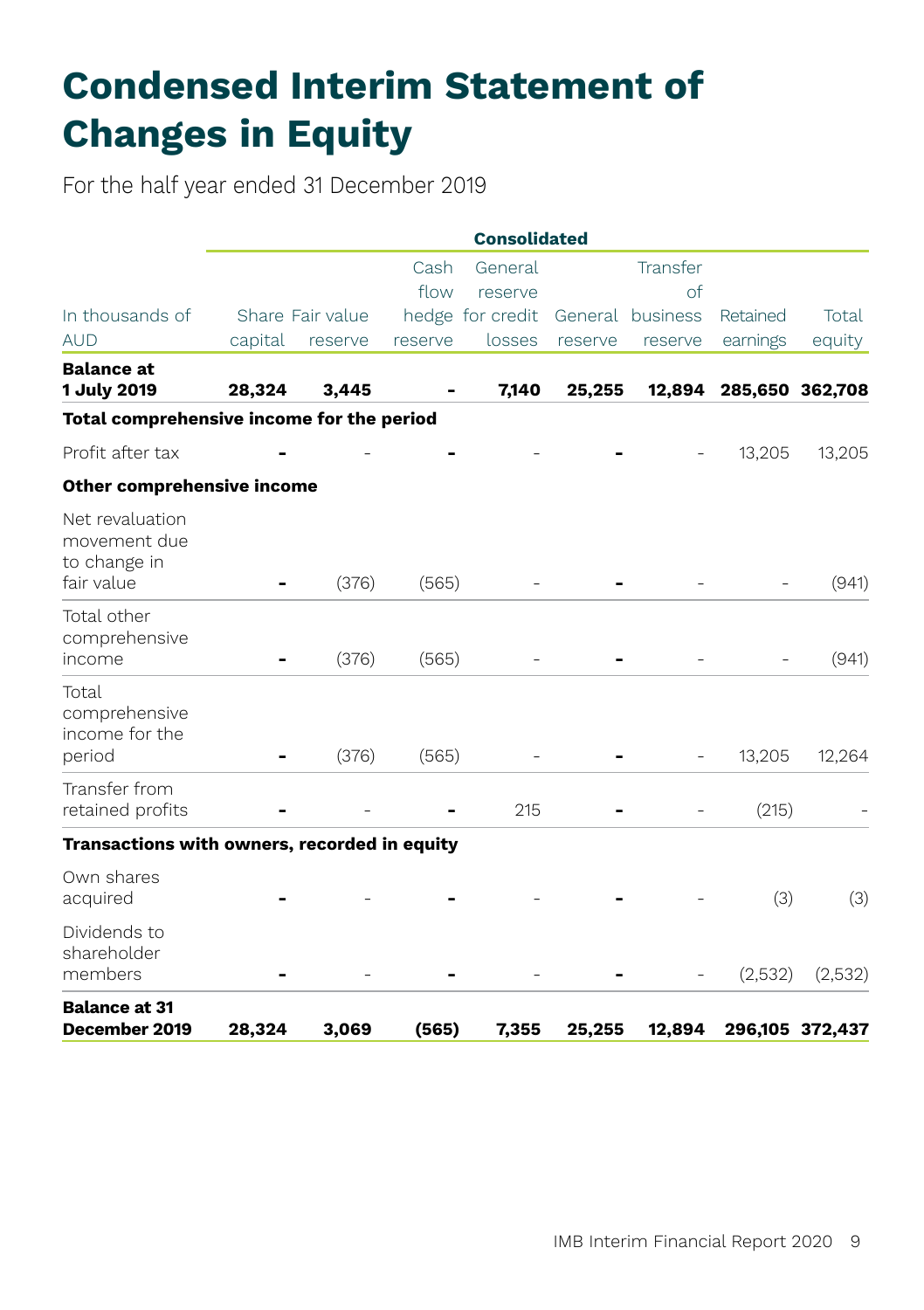## **Condensed Interim Statement of Changes in Equity**

For the half year ended 31 December 2020

|                                                                                |         |                  |         | <b>Consolidated</b> |         |                  |          |                 |
|--------------------------------------------------------------------------------|---------|------------------|---------|---------------------|---------|------------------|----------|-----------------|
|                                                                                |         |                  | Cash    | General             |         | Transfer         |          |                 |
|                                                                                |         |                  | flow    | reserve             |         | of               |          |                 |
| In thousands                                                                   |         | Share Fair value |         | hedge for credit    |         | General business | Retained | Total           |
| of AUD                                                                         | capital | reserve          | reserve | losses              | reserve | reserve          | earnings | equity          |
| <b>Balance</b> at<br>1 July 2020                                               | 28,324  | 2,772            | 3,545   | 7,517               | 25,255  | 37,705           | 306,559  | 411,677         |
| <b>Acquired on</b><br>merger                                                   |         |                  |         |                     |         | 56               |          | 56              |
| Total comprehensive income for the period                                      |         |                  |         |                     |         |                  |          |                 |
| Profit after tax                                                               |         |                  |         |                     |         |                  | 15,981   | 15,981          |
| <b>Other comprehensive income</b>                                              |         |                  |         |                     |         |                  |          |                 |
| Net revaluation<br>movement due<br>to change in<br>fair value                  |         | 6,003            | 63      |                     |         |                  |          | 6,066           |
| Investment<br>debt securities<br>at FVOCI<br>reclassified to<br>profit or loss |         | (506)            |         |                     |         |                  |          | (506)           |
| Total other<br>comprehensive<br>income                                         |         | 5,497            | 63      |                     |         |                  |          | 5,560           |
| Total<br>comprehensive<br>income for the<br>period                             |         | 5,497            | 63      |                     |         |                  | 15,981   | 21,541          |
| Transfer from<br>retained profits                                              |         |                  |         | (376)               |         |                  | 376      |                 |
| Transactions with owners, recorded in equity                                   |         |                  |         |                     |         |                  |          |                 |
| Dividends to<br>shareholder<br>members                                         |         |                  |         |                     |         |                  | (1,808)  | (1,808)         |
| <b>Balance at</b><br>31 December<br>2020                                       | 28,324  | 8,269            | 3,608   | 7,141               | 25,255  | 37,761           |          | 321,108 431,466 |

Amounts are stated net of tax. The condensed interim statement of changes in equity is to be read in conjunction with the condensed notes set out on pages 11 to 17.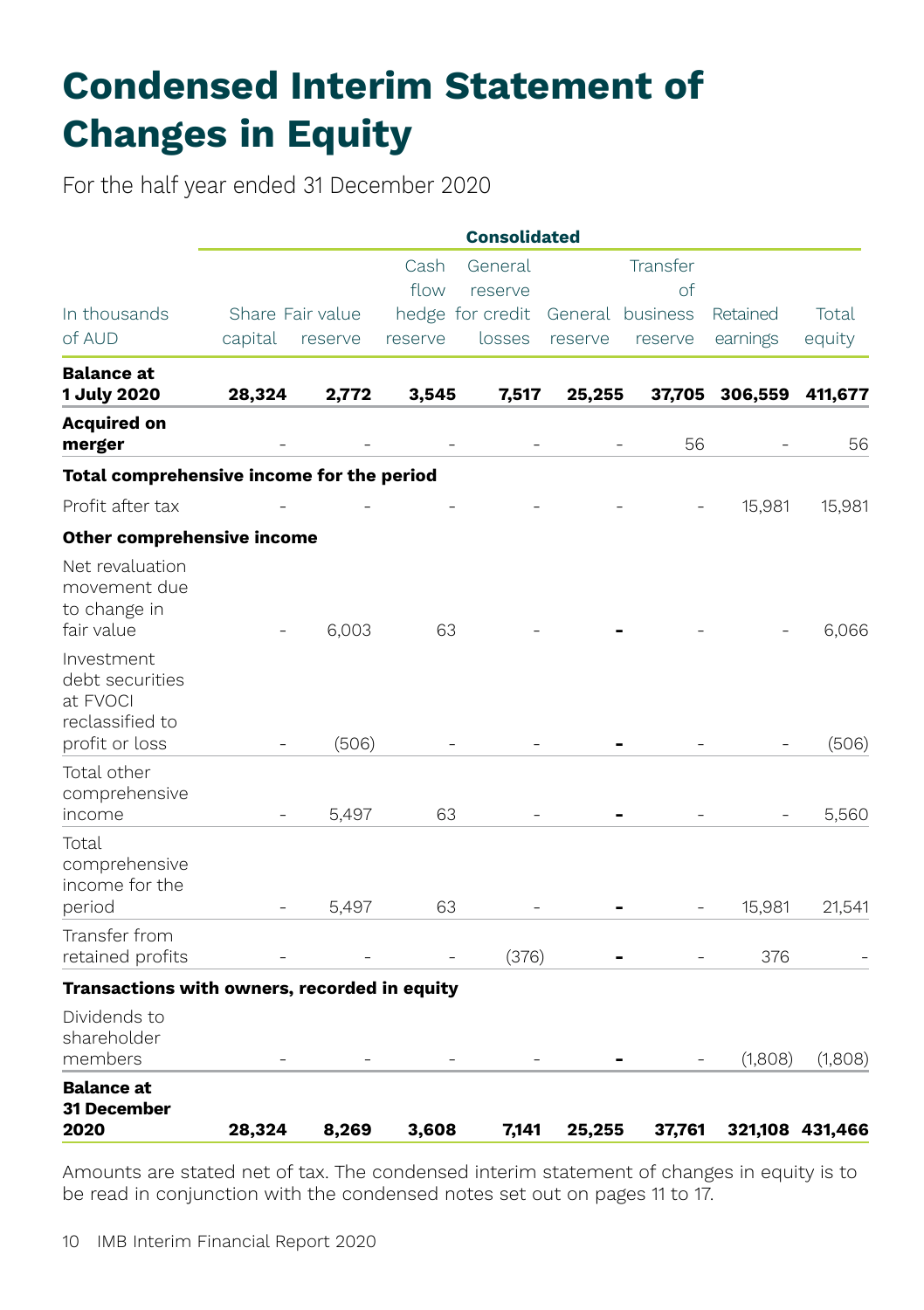## **Condensed Notes to the Consolidated Interim Financial Statements**

For the half year ended 31 December 2020

## **1 Reporting entity**

IMB Ltd (the "Company") is a company domiciled in Australia. The consolidated interim financial report of the Company as at and for the six months ended 31 December 2020 comprises the Company and its subsidiaries (together referred to as the "Group").

The Group is a for-profit entity primarily involved in the provision to members of banking and financial services, including lending, savings, insurance and investment products.

The consolidated annual financial report of the Group as at and for the year ended 30 June 2020 is available upon request from the Company's registered office at 253-259 Crown Street, Wollongong or at imb.com.au.

## **2 Statement of compliance**

These consolidated interim financial statements are general purpose financial statements prepared in accordance with AASB 134 *Interim Financial Reporting* and the *Corporations Act 2001,* and with IAS 134 *Interim Financial Reporting.*

They do not include all of the information required for a complete set of annual financial statements. However, selected explanatory notes are included to explain events and transactions that are significant to an understanding of the changes in the Group's financial position and performance since the last annual consolidated financial statements as at and for the year ended 30 June 2020.

This consolidated interim financial report was approved by the Board of Directors on 29 January 2021.

The Company is of a kind referred to in *ASIC Corporations (Rounding in Financial/Directors' Reports) Instrument 2016/191* and in accordance with the legislative instrument, amounts in the consolidated interim financial statements have been rounded off to the nearest thousand dollars, unless otherwise stated.

### **3 Use of judgements and estimates**

The preparation of the interim financial statements requires management to make judgements, estimates and assumptions that affect the application of accounting policies and the reported amounts of assets and liabilities, income and expenses. Actual results may differ from these estimates.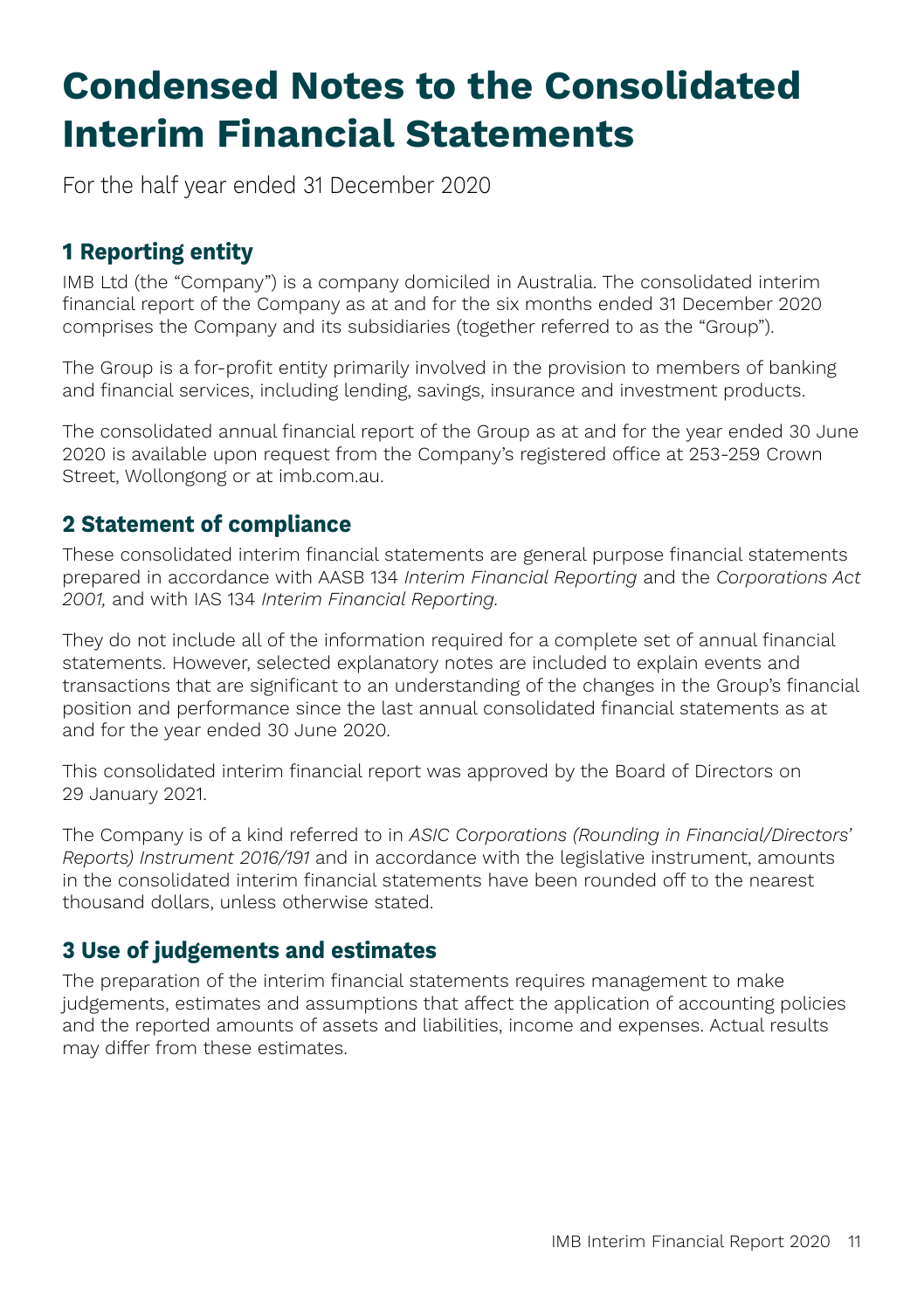In preparing the consolidated interim financial statements, other than the matters discussed below, the significant judgements made by management in applying the Group's accounting policies and the key sources of estimation uncertainty were the same as those applied to the consolidated financial statements as at and for the year ended 30 June 2020.

#### *COVID-19*

The Novel Coronavirus (COVID-19) continues to have an impact on global economies and financial markets. It has also led to material structural shifts in the behaviour of the economy and unprecedented actions by financial markets, governments, and regulators.

The Group's outlook towards macroeconomic scenarios at the end of the reporting period remained broadly consistent with the scenarios applied as at 30 June 2020.

Individual macroeconomic factors within those scenarios have however been adjusted for published data.

The processes applied are consistent with the approach applied in the preparation of the annual financial statements for the year ended 30 June 2020.

The COVID-19 overlay, included in the provision for expected credit losses to reflect the estimated impact of the COVID-19 pandemic, at 31 December 2020 was \$3,840,000 (30 June 2020: \$4,007,000).

### **4 Changes in significant accounting policies**

The Group has initially adopted *Interest Rate Benchmark Reform (Amendments to AASB 9, AASB 139 and AASB 7)* from 1 July 2020.

This reform of major interest rate benchmarks is being undertaken globally, including the replacement of interbank offered rates (IBORs) with alternative nearly risk-free rates (referred to as 'IBOR reform'). The Group has no exposures to IBORs on its financial instruments that will be replaced or reformed as part of these market-wide initiatives.

Other than the matter discussed above, the accounting policies applied by the Group in these consolidated interim financial statements are the same as those applied by the Group in its consolidated financial statements as at and for the year ended 30 June 2020.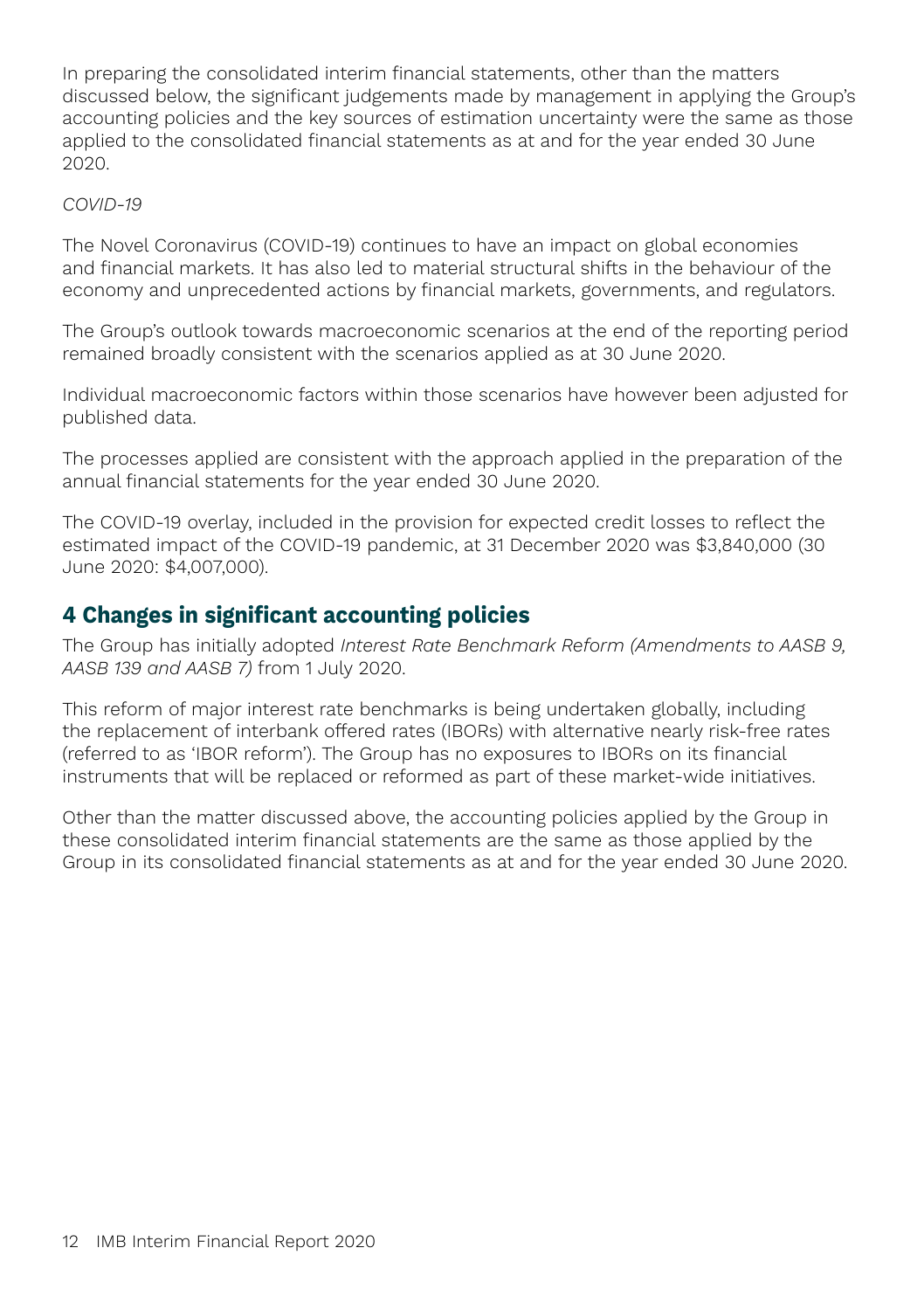## **5 Dividends**

|                                                                                                         | For the six<br>months<br>ended<br><b>Dec 2020</b><br>\$000 | For the six<br>months<br>ended<br><b>Dec 2019</b><br>\$000 |
|---------------------------------------------------------------------------------------------------------|------------------------------------------------------------|------------------------------------------------------------|
| Fully franked final dividend declared on 26 August 2019                                                 |                                                            |                                                            |
| \$0.105 per share franked to 100% at a tax rate of 30%<br>paid on 3 September 2019 on 24,110,261 shares |                                                            | 2,532                                                      |
| Fully franked final dividend declared on 14 September 2020                                              |                                                            |                                                            |
| \$0.075 per share franked to 100% at a tax rate of 30%                                                  |                                                            |                                                            |
| paid on 21 September 2020 on 24,110,261 shares                                                          | 1,808                                                      |                                                            |
|                                                                                                         | 1.808                                                      | 2,532                                                      |

#### **Subsequent events:**

On 29 January 2021, the Board declared an interim dividend of 9 cents per share amounting to \$2,170,000 franked to 100% at a tax rate of 30%, in respect to the six months ended 31 December 2020. The dividend is payable on 4 March 2021. The financial effect of this interim dividend has not been brought to account in the Group's financial report for the six months ended 31 December 2020 and will be recognised in the subsequent financial report.

#### **6 Notes to the statement of cash flows**

#### **Reconciliation of cash**

Cash as at the end of the financial period as shown in the statement of cash flows is reconciled to the related items in the balance sheet as follows:

|                              | months<br>ended<br><b>Dec 2020</b><br>\$000 | For the six For the six<br>months<br>ended<br><b>Dec 2019</b><br>\$000 |
|------------------------------|---------------------------------------------|------------------------------------------------------------------------|
| Cash controlled by the Group | 85,635                                      | 83.906                                                                 |
| Cash controlled by SPEs      | 80,585                                      | 47,205                                                                 |
| Total                        | 166,220                                     | 131.111                                                                |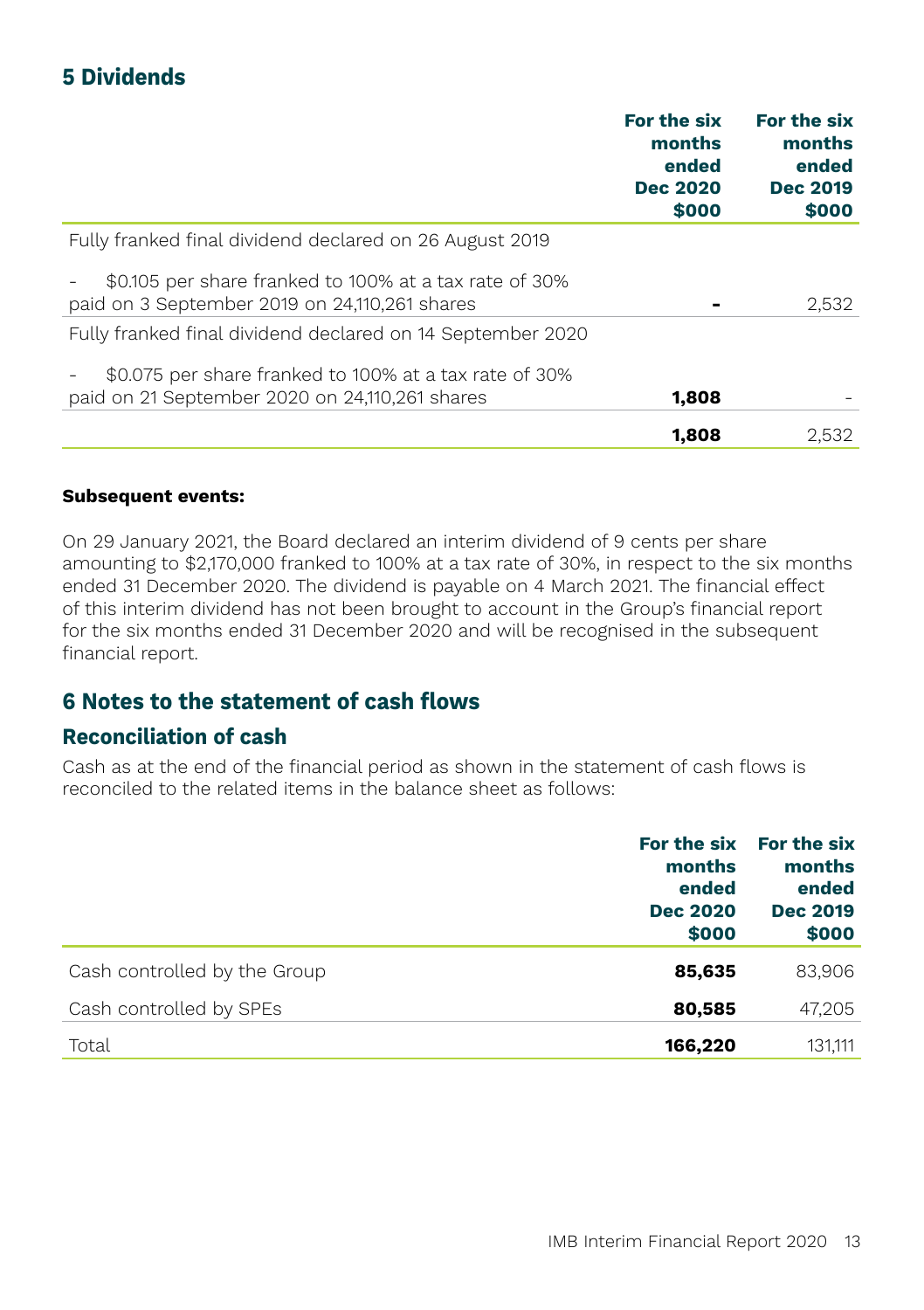## **7 Fair Value**

#### **Fair value**

Fair value reflects the amount for which an asset could be exchanged or a liability settled, between knowledgeable, willing parties in an arm's length transaction. Quoted prices or rates are used to determine fair value where an active market exists. A market is regarded as active if quoted prices are readily and regularly available and represent actual and regularly occurring market transactions on an arm's length basis. If the market for a financial instrument is not active, fair values are estimated using present value cash flows or other valuation techniques.

Fair values have been determined for measurement and/or disclosure purposes based on the following methods:

#### Financial instruments carried at fair value

- Financial instruments classified as FVOCI are measured at fair value by reference to quoted market prices when available. If quoted market prices are not available, then fair values are estimated based on pricing models or other recognised valuation techniques.
- Derivative instruments used for the purpose of hedging interest rate risk, are carried at fair value. Fair value is measured by a method of forecasting future cash flows, with reference to relevant closing market prices and formula conventions at balance date.

#### Financial instruments carried at amortised cost

- The fair value of liquid assets and other assets maturing within 12 months approximates their carrying amount. This assumption is applied to liquid assets and the short-term elements of all other financial assets and financial liabilities.
- The fair value of at call deposits with no specific maturity approximates their carrying amount as they are short term in nature or are payable on demand.
- The fair value of term deposits at amortised cost is estimated by reference to current market rates offered on similar deposits.
- The fair value of variable rate financial instruments, including loan assets and liabilities carried at amortised cost are approximated by their carrying value. In the case of loan assets held at amortised cost, changes in the fair value do not reflect changes in credit quality, as the impact of credit risk is largely recognised separately by deducting the amount of an allowance for credit losses.
- The fair value of fixed rate loans at amortised cost is estimated by reference to current market rates offered on similar loans.

#### Fair value hierarchy

The following tables show the carrying amount and the fair values of financial assets and financial liabilities, including their levels in the fair value hierarchy. It does not include fair value information for financial assets and financial liabilities not measured at fair value if the carrying amount is a reasonable approximation of fair value.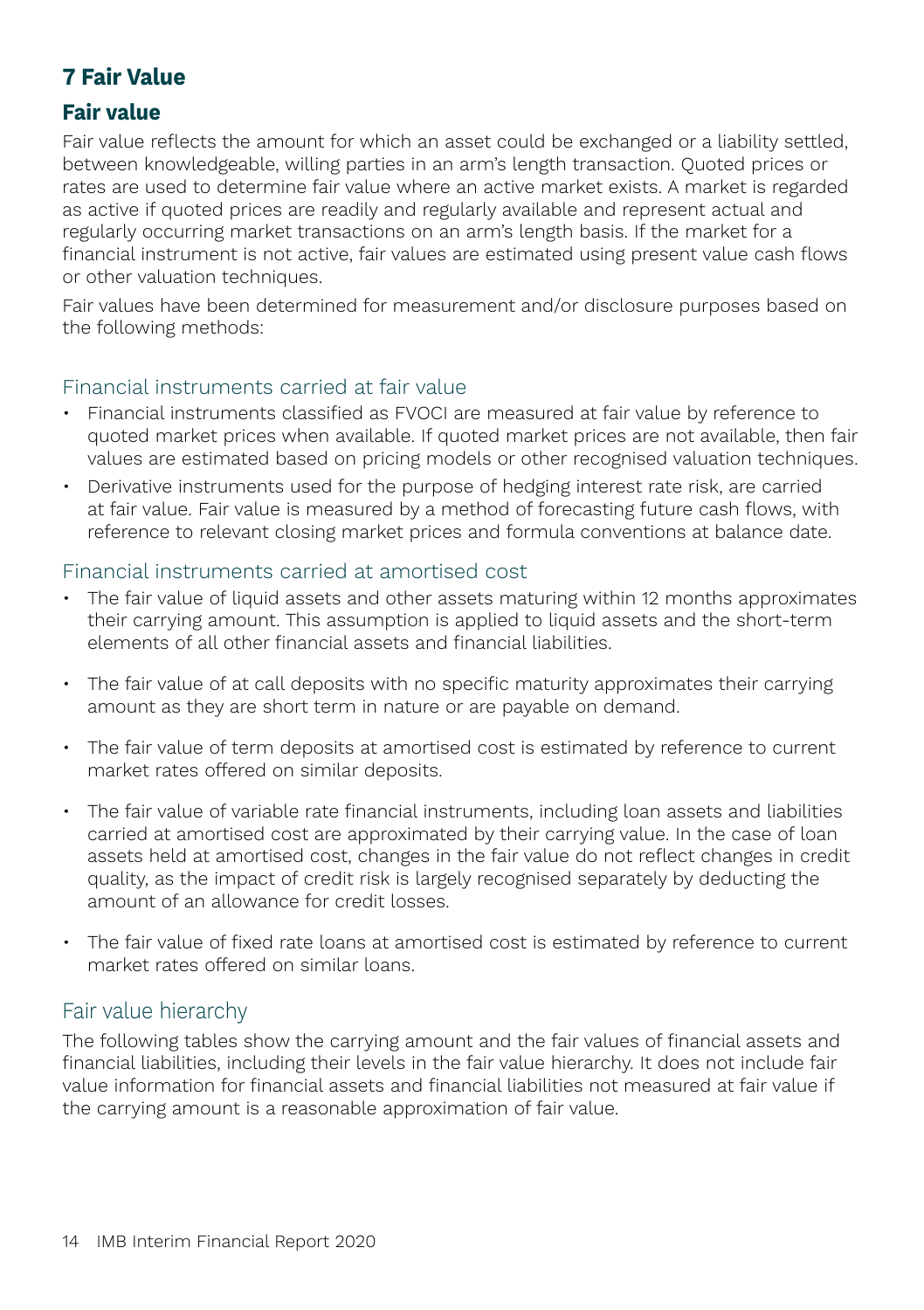|                                                         |                                    |                         | <b>Fair value</b> |           |                                               |
|---------------------------------------------------------|------------------------------------|-------------------------|-------------------|-----------|-----------------------------------------------|
| <b>31 December 2020</b>                                 | <b>Carrying</b><br>amount<br>\$000 | <b>Level 1</b><br>\$000 | Level 2<br>\$000  | \$000     | <b>Total</b><br>Level 3 consolidated<br>\$000 |
| <b>Financial assets measured at FVOCI</b>               |                                    |                         |                   |           |                                               |
| Investment debt securities                              | 1,249,844                          |                         | 1,249,844         |           | 1,249,844                                     |
| Derivative financial assets                             | 5,154                              |                         | 5,154             |           | 5,154                                         |
| Other financial assets                                  | 948                                |                         |                   | 948       | 948                                           |
|                                                         | 1,255,946                          |                         |                   |           |                                               |
| <b>Financial assets measured at amortised cost</b>      |                                    |                         |                   |           |                                               |
| Cash and cash equivalents                               | 166,220                            |                         |                   |           |                                               |
| Deposits with other ADIs                                | 94,022                             |                         |                   |           |                                               |
| Loans and advances to<br>customers                      | 5,403,181                          |                         |                   | 5,418,391 | 5,418,391                                     |
| Trade and other<br>receivables                          | 15,716                             |                         |                   |           |                                               |
|                                                         | 5,679,139                          |                         |                   |           |                                               |
| <b>Financial liabilities measured at amortised cost</b> |                                    |                         |                   |           |                                               |
| Deposits                                                | 6,010,116                          |                         | 6,020,438         |           | 6,020,438                                     |
| Securitised loan funding                                | 207,184                            |                         |                   |           |                                               |
| Interest bearing liabilities                            | 324,873                            |                         |                   |           |                                               |
| Trade and other payables                                | 46,938                             |                         |                   |           |                                               |
|                                                         | 6,589,111                          |                         |                   |           |                                               |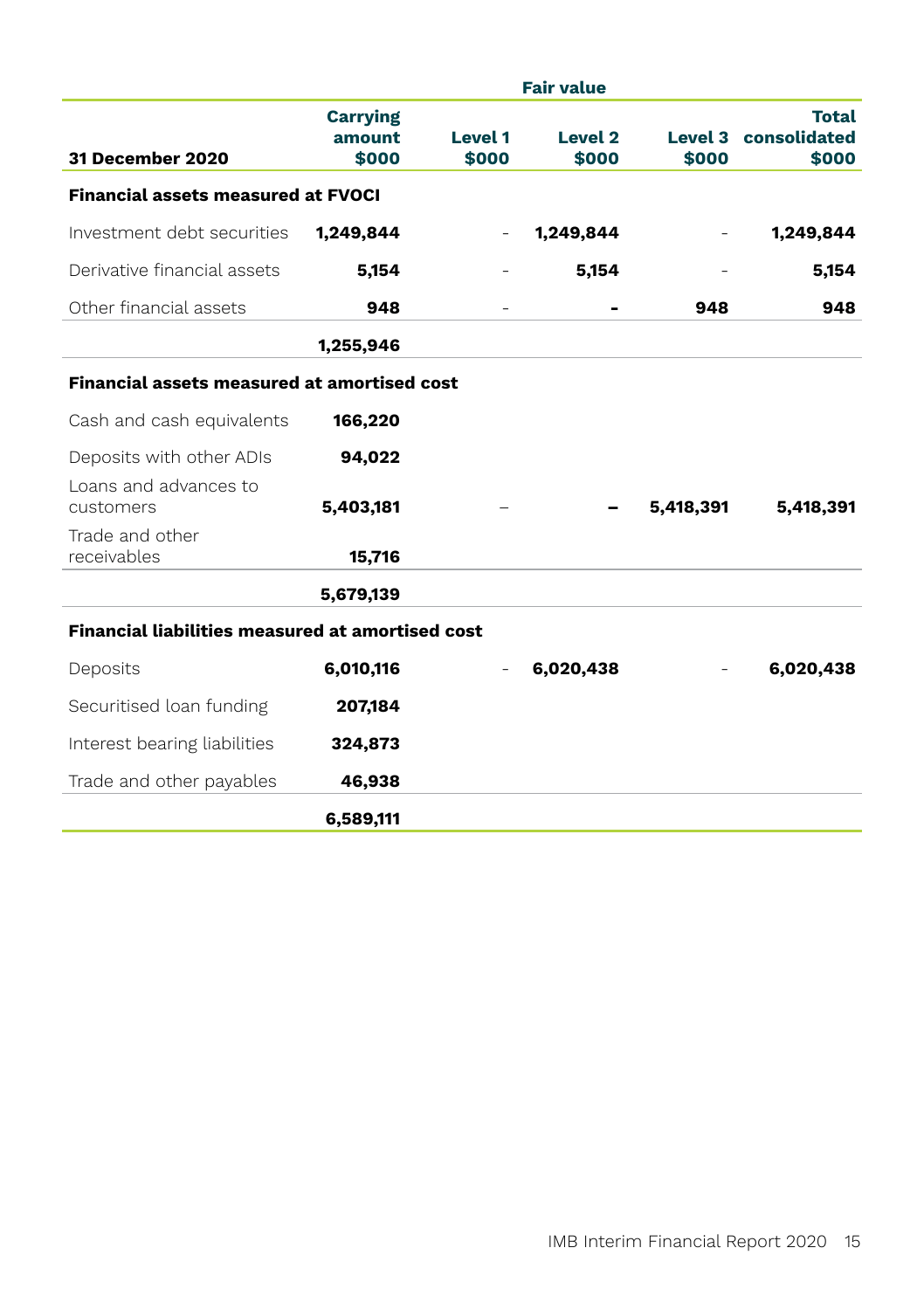|                                                         | <b>Fair value</b>                  |                         |                             |           |                                                      |  |
|---------------------------------------------------------|------------------------------------|-------------------------|-----------------------------|-----------|------------------------------------------------------|--|
| 30 June 2020                                            | <b>Carrying</b><br>amount<br>\$000 | <b>Level 1</b><br>\$000 | Level <sub>2</sub><br>\$000 | \$000     | <b>Total</b><br><b>Level 3 consolidated</b><br>\$000 |  |
| <b>Financial assets measured at FVOCI</b>               |                                    |                         |                             |           |                                                      |  |
| Investment debt securities                              | 952,880                            |                         | 952,880                     |           | 952,880                                              |  |
| Derivative financial assets                             | 5,064                              |                         | 5,064                       |           | 5,064                                                |  |
| Other financial assets                                  | 958                                |                         |                             | 958       | 958                                                  |  |
|                                                         | 958,902                            |                         |                             |           |                                                      |  |
| <b>Financial assets measured at amortised cost</b>      |                                    |                         |                             |           |                                                      |  |
| Cash and cash equivalents                               | 226,384                            |                         |                             |           |                                                      |  |
| Deposits with other ADIs                                | 98,644                             |                         |                             |           |                                                      |  |
| Loans and advances to<br>customers                      | 5,390,648                          |                         |                             | 5,418,087 | 5,418,087                                            |  |
| Other assets                                            | 16,543                             |                         |                             |           |                                                      |  |
|                                                         | 5,732,219                          |                         |                             |           |                                                      |  |
| <b>Financial liabilities measured at amortised cost</b> |                                    |                         |                             |           |                                                      |  |
| Deposits                                                | 5,871,469                          |                         | 5,887,697                   |           | 5,887,697                                            |  |
| Securitised loan funding                                | 240,198                            |                         |                             |           |                                                      |  |
| Interest bearing liabilities                            | 212,856                            |                         |                             |           |                                                      |  |
| Trade and other payables                                | 34,426                             |                         |                             |           |                                                      |  |
|                                                         | 6,358,949                          |                         |                             |           |                                                      |  |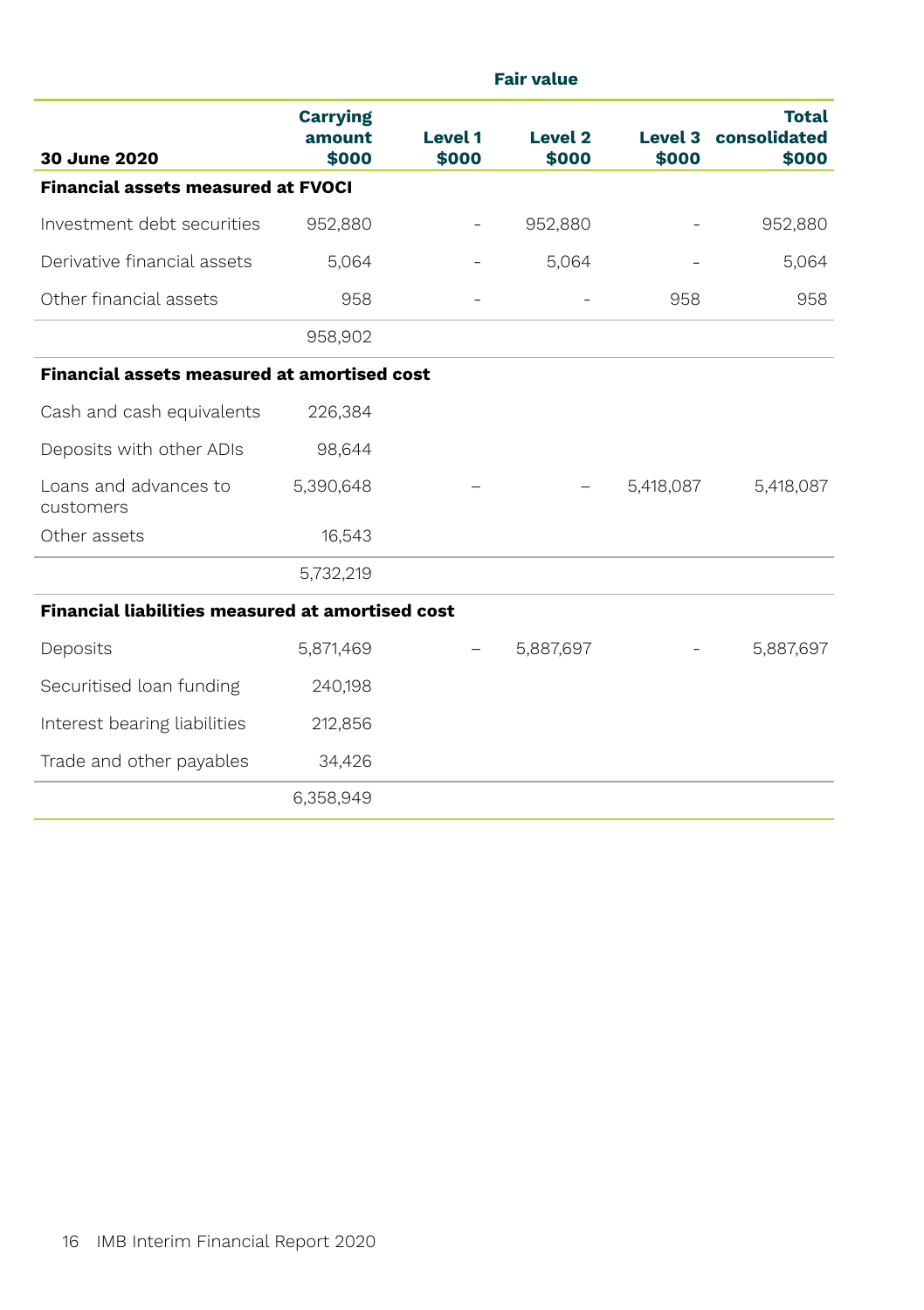#### **Valuation techniques**

Financial instruments classified as investment debt securities are valued by a market comparison technique of like securities, using market interest rates and credit trading margins.

Deposits and loans are valued by means of a discounted cash flow model which considers the present value of future cash flows. The discount factors are derived from the term structure of interest rates corresponding to the term of the cash flows being present valued. A yield curve is constructed from benchmark market rates. Also, for fixed rate mortgages, cash flows are adjusted for the effect of principal prepayment.

#### **Interest rates used for determining fair value**

The interest rates used to discount estimated cash flows, when applicable, are based on current market rates at the reporting date which incorporate an appropriate credit spread, and were as follows:

|                      | 31 Dec 2020       | 30 June 2020    |
|----------------------|-------------------|-----------------|
| <b>Derivatives</b>   | $0.02\% - 0.39\%$ | $014\% - 042\%$ |
| Loans and borrowings | $0.10\% - 0.39\%$ | 0 25% - 0 42%   |

### **8 Related parties**

Arrangements with current related parties continue to be in place. For details on these arrangements, refer to the 30 June 2020 annual financial report.

### **9 Events Subsequent to Reporting Date**

#### Dividends

For dividends declared by IMB Ltd after 31 December 2020 refer to note 5.

#### Other

There were no other events subsequent to balance date.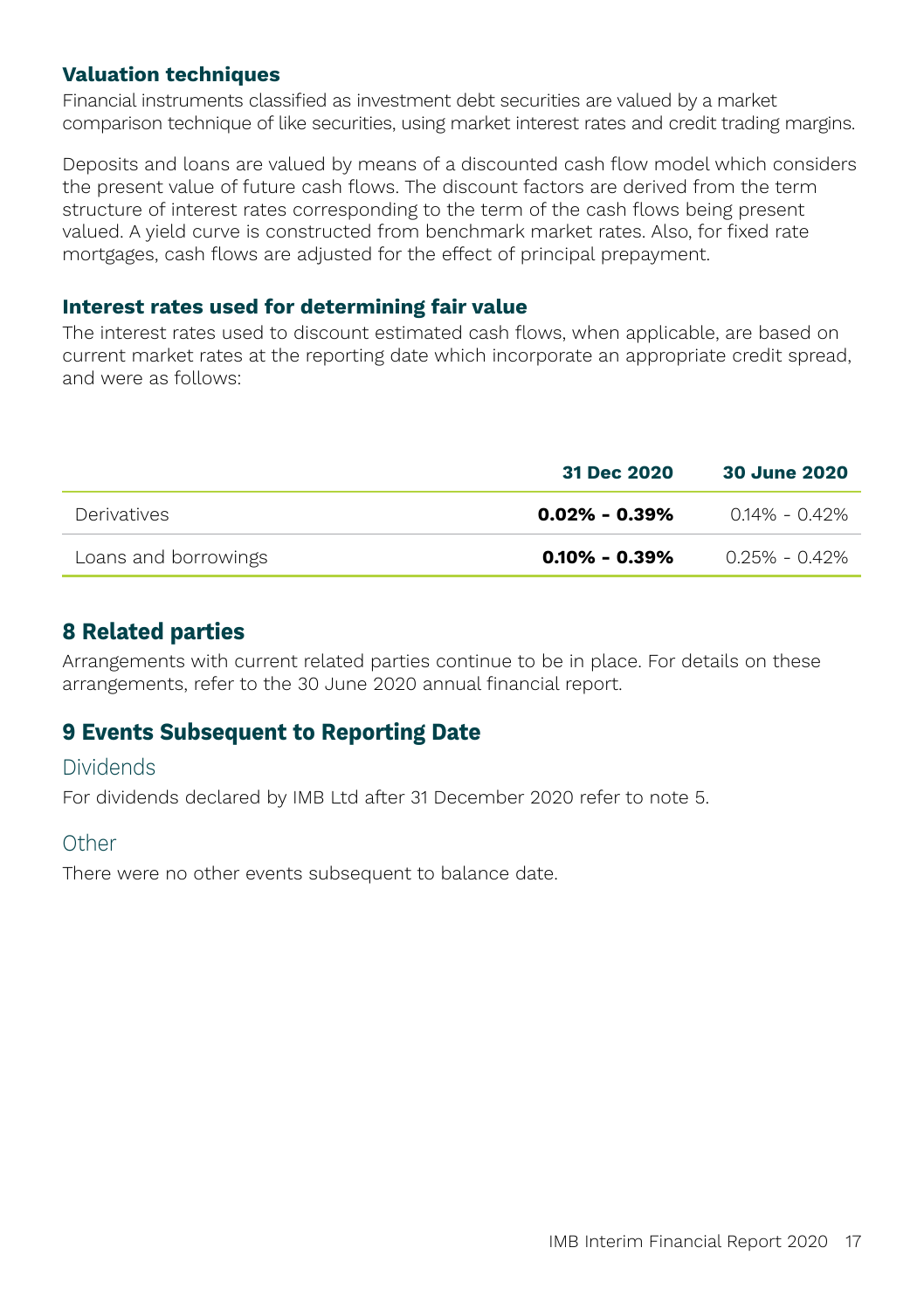# **Directors' Declaration**

In the opinion of the directors of IMB Ltd ("the Company"):

- 1. the condensed consolidated interim financial statements and notes set out on pages 5 to 17, are in accordance with the *Corporations Act 2001,* including:
	- (a) giving a true and fair view of the financial position of the Group as at 31 December 2020 and of its performance, for the six months ended on that date; and
	- (b) complying with Australian Accounting Standard AASB 134 *Interim Financial Reporting and the Corporations Regulations 2001*; and
- 2. there are reasonable grounds to believe that the Company will be able to pay its debts as and when they become due and payable.

Dated at Wollongong this 29th day of January 2021.

Signed in accordance with a resolution of the directors:

**NH Cornish AM** Chairman

Wegesler

**PJ Fitzgerald** Director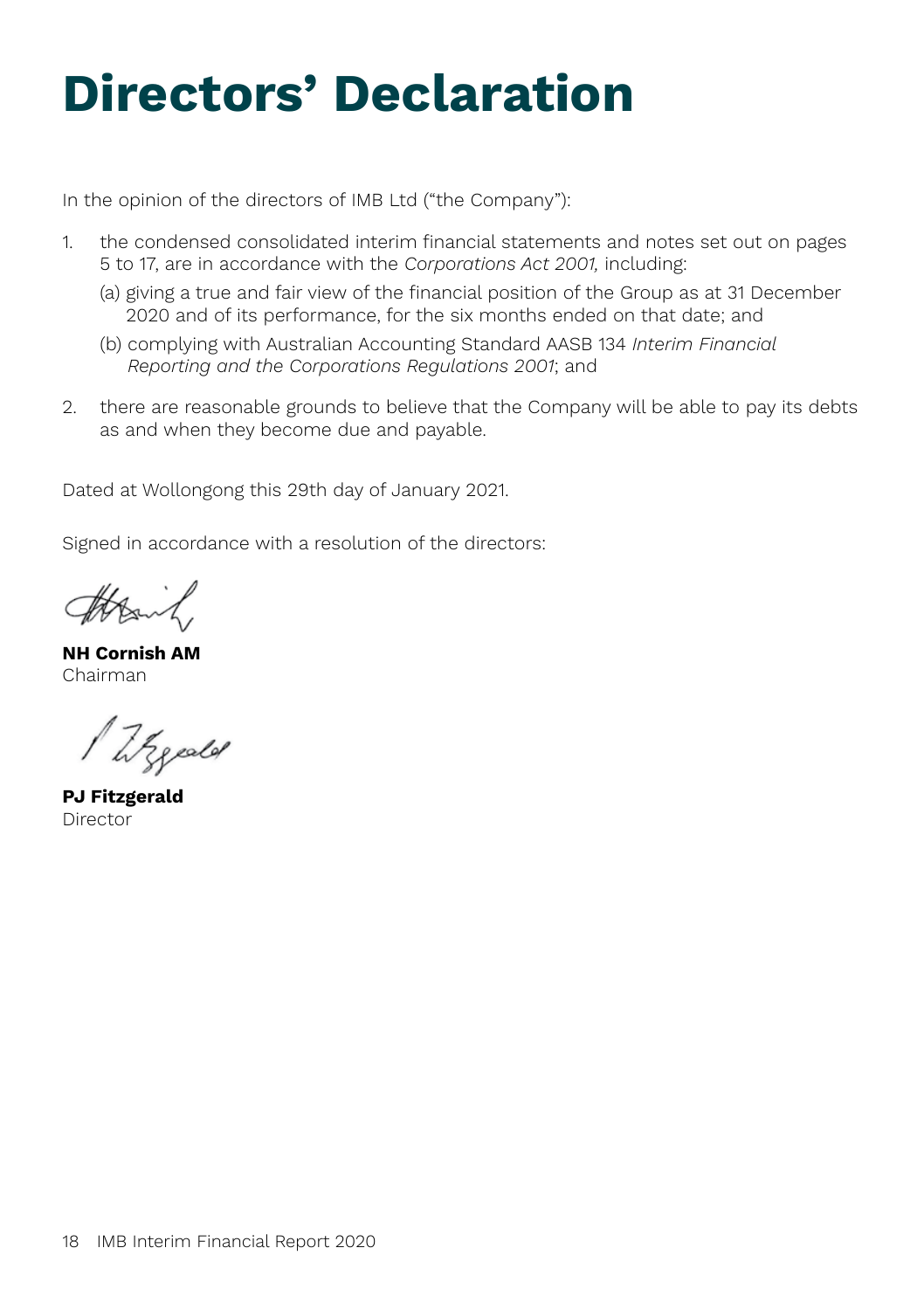

## Independent Auditor's Review Report

#### To the members of IMB Ltd Interiment of IMB Ltd.

#### **Conclusion** (we have not become aware of a

**Conclusion** 

We have reviewed the accompanying Interim Financial Report of IMB Ltd. that makes us believe that the Interim

Based on our review, which is not an audit,

Based on our review, which is not an audit, we have not become aware of any matter that makes us believe that the Interim Financial Report of IMB Ltd does not comply with the *Corporations Act 2001*, including:

- **•** giving a true and fair view of the Group's financial position as at 31 *Standard AASB 134 Interim Financial* December 2020 and of its performance *Reporting* and the *Corporations* for the Interim Period ended on that *Regulations 2001*. date; and
- complying with *Australian Accounting Standard AASB 134 Interim Financial* **Reporting** and the *Corporations Regulations 2001*.

The Interim Financial Report comprises: Income, Condensed Interim Statement of Changes in

Condensed Interim Profit or Loss Statement,

as at 31 December 2020

- Condensed Interim Statement of Financial Position as at 31 December 2020
- Condensed Interim Profit or Loss Statement, Condensed Interim Statement of Comprehensive Income, Condensed Interim Statement of Changes in Equity and Condensed Interim Statement of Shange Flows for the Interim Period ended on that date
- Notes 1 to 9 comprising a summary of significant accounting policies and other explanatory information
- The Directors' Declaration.  $\bullet$  and  $\bullet$  negrotors

The Group comprises IMB Ltd (the Company) and the entities it controlled at the Interim Period's end or from time to time during the Interim Period.

The Interim Period is the 6 months ended on 31 December 2020. We comment and *Recemment 2020*.

#### **Basis for Conclusion Are independent of the Group in accordance with the auditor independence requirements of t**

We conducted our review in accordance with ASRE 2410 *Review of a Financial Report Performed by* the Independent Auditor of the Entity. Our responsibilities are further described in the Auditor's Responsibilities for the Review of the Financial Report section of our report.

*Corporations Act 2001* and the ethical requirements of the *Accounting Professional and Ethical* 

*Responsibilities for the Review of the Financial Report* section of our report.

We are independent of the Group in accordance with the auditor independence requirements of the *Corporations Act 2001* and the ethical requirements of the *Accounting Professional and Ethical Standards Board's APES 110 Code of Ethics for Professional Accountants (including Independence Standards)* (the Code) that are relevant to our audit of the annual financial report in Australia. We have also fulfilled our other ethical responsibilities in accordance with the Code.

©2021 KPMG, an Australian partnership and a member firm of the KPMG global organisation of independent member firms affiliated with KPMG International Limited, a private English company limited by guarantee. All rights reserved. The KPMG name and logo are trademarks used under license by the independent member firms of the KPMG global organisation. Liability limited by a scheme approved under Professional Standards Legislation.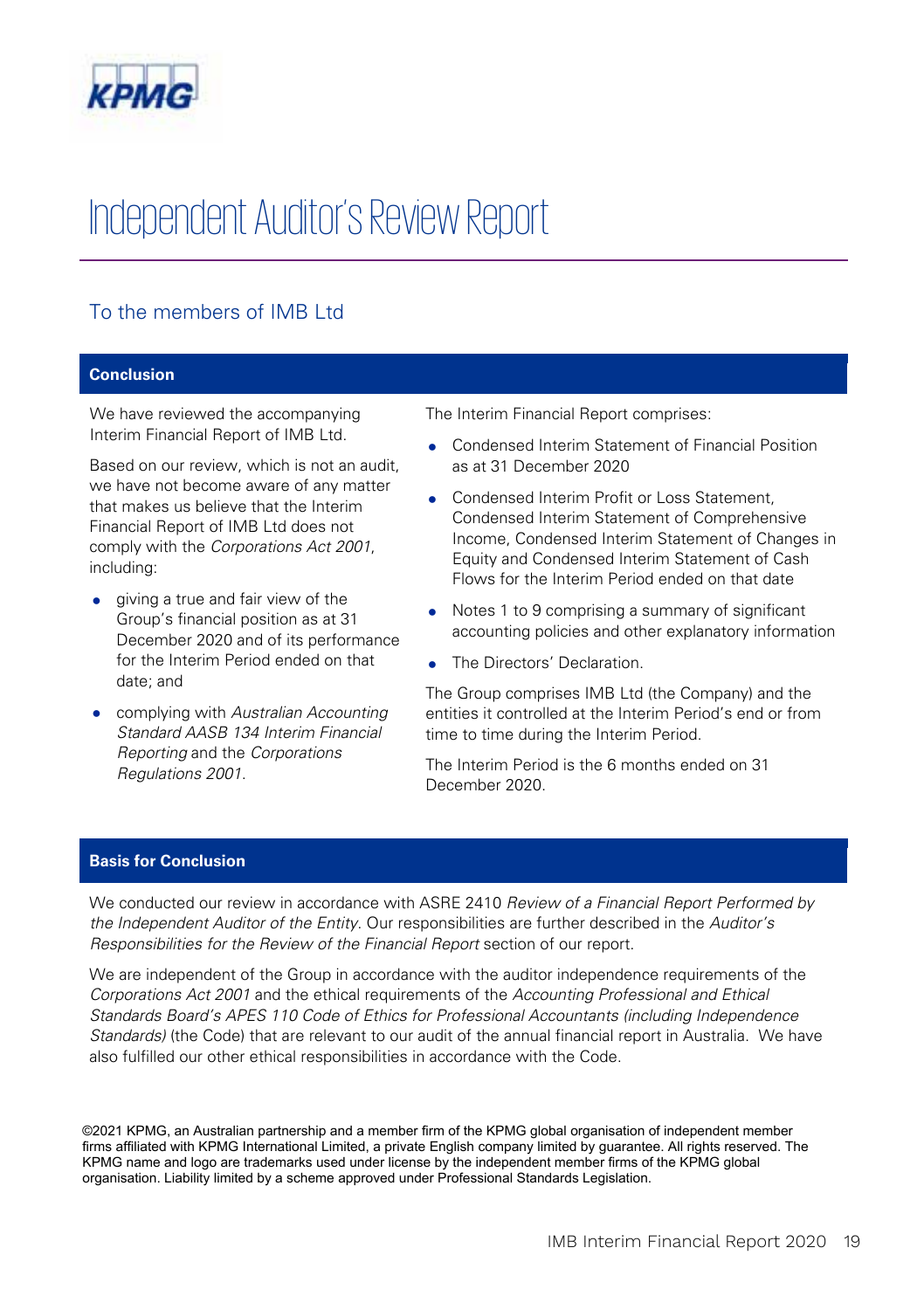

#### **Responsibilities of the Directors for the Interim Financial Report**

The Directors of the Company are responsible for:

- the preparation of the Interim Financial Report that gives a true and fair view in accordance with *Australian Accounting Standards* and the *Corporations Act 2001*
- such internal control as the Directors determine is necessary to enable the preparation of the Interim Financial Report that gives a true and fair view and is free from material misstatement. whether due to fraud or error.

#### **Auditor's Responsibilities for the Review of the Interim Financial Report**

Our responsibility is to express a conclusion on the Interim Financial Report based on our review. ASRE 2410 requires us to conclude whether we have become aware of any matter that makes us believe that the Interim Financial Report does not comply with the *Corporations Act 2001* including giving a true and fair view of the Group's financial position as at 31 December 2020 and its performance for the Interim Period ended on that date, and complying with *Australian Accounting Standard AASB 134 Interim Financial Reporting* and the *Corporations Regulations 2001*.

A review of a Interim Period Financial Report consists of making enquiries, primarily of persons responsible for financial and accounting matters, and applying analytical and other review procedures. A review is substantially less in scope than an audit conducted in accordance with *Australian Auditing Standards* and consequently does not enable us to obtain assurance that we would become aware of all significant matters that might be identified in an audit. Accordingly, we do not express an audit opinion.

**KAN** 

KPMG

Din

Richard Drinnan Partner Wollongong 29 January 2021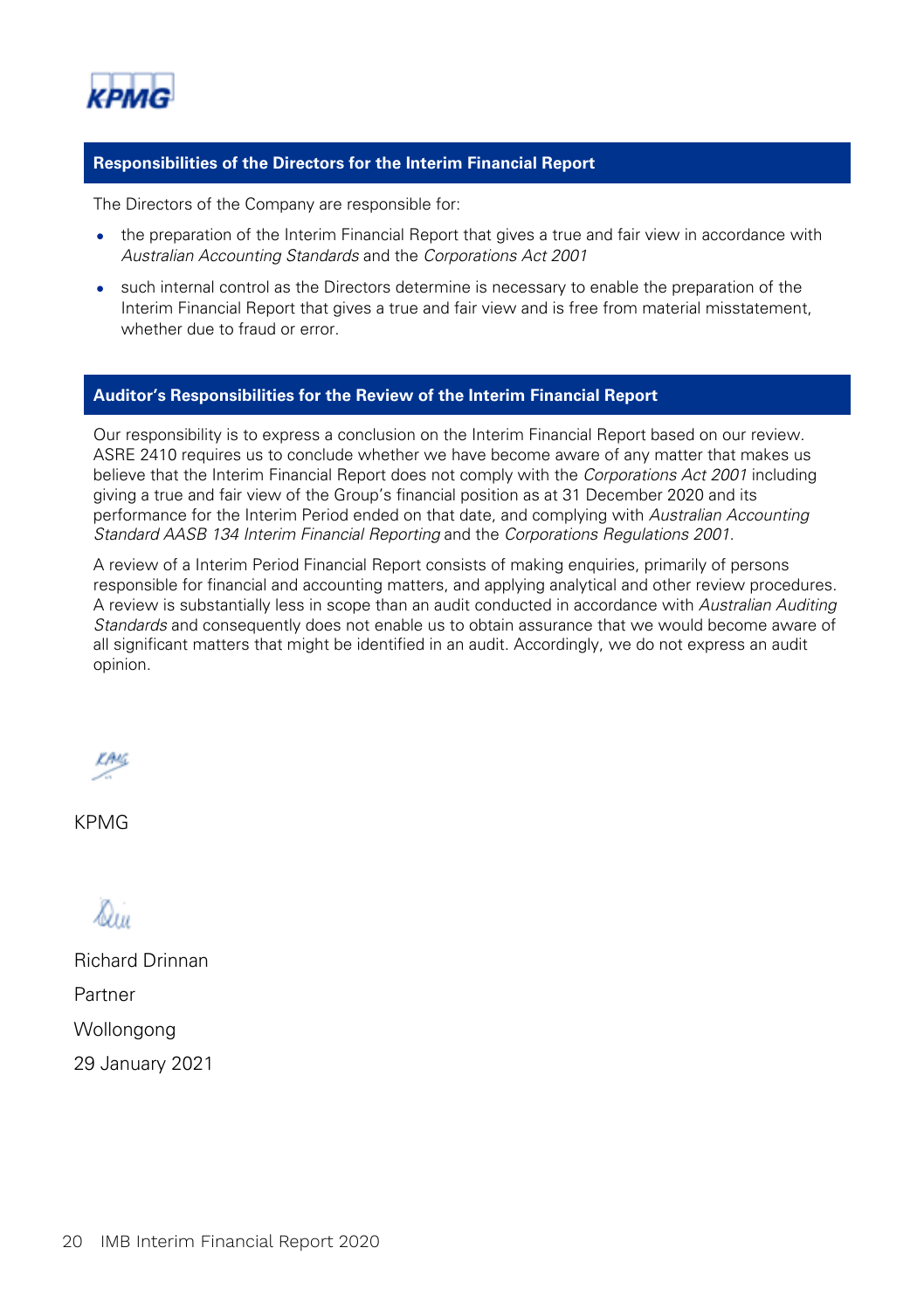

## Lead Auditor's Independence Declaration under Section 307C of the Corporations Act 2001 year ended 31 December 2020 there have been: ii. no contraventions of any applicable code of professional conduct in relation to the review.

#### To the Directors of IMB Ltd

I declare that, to the best of my knowledge and belief, in relation to the review of IMB Ltd for the halfyear ended 31 December 2020 there have been:

- i. no contraventions of the auditor independence requirements as set out in the *Corporations Act 2001* in relation to the review; and
- ii. no contraventions of any applicable code of professional conduct in relation to the review.

Wollongong

**KPMG** 

Din

Richard Drinnan Partner Wollongong 29 January 2021

©2021 KPMG, an Australian partnership and a member firm of the KPMG global organisation of independent member firms affiliated with KPMG International Limited, a private English company limited by guarantee. All rights reserved. The KPMG name and logo are trademarks used under license by the independent member firms of the KPMG global organisation. Liability limited by a scheme approved under Professional Standards Legislation.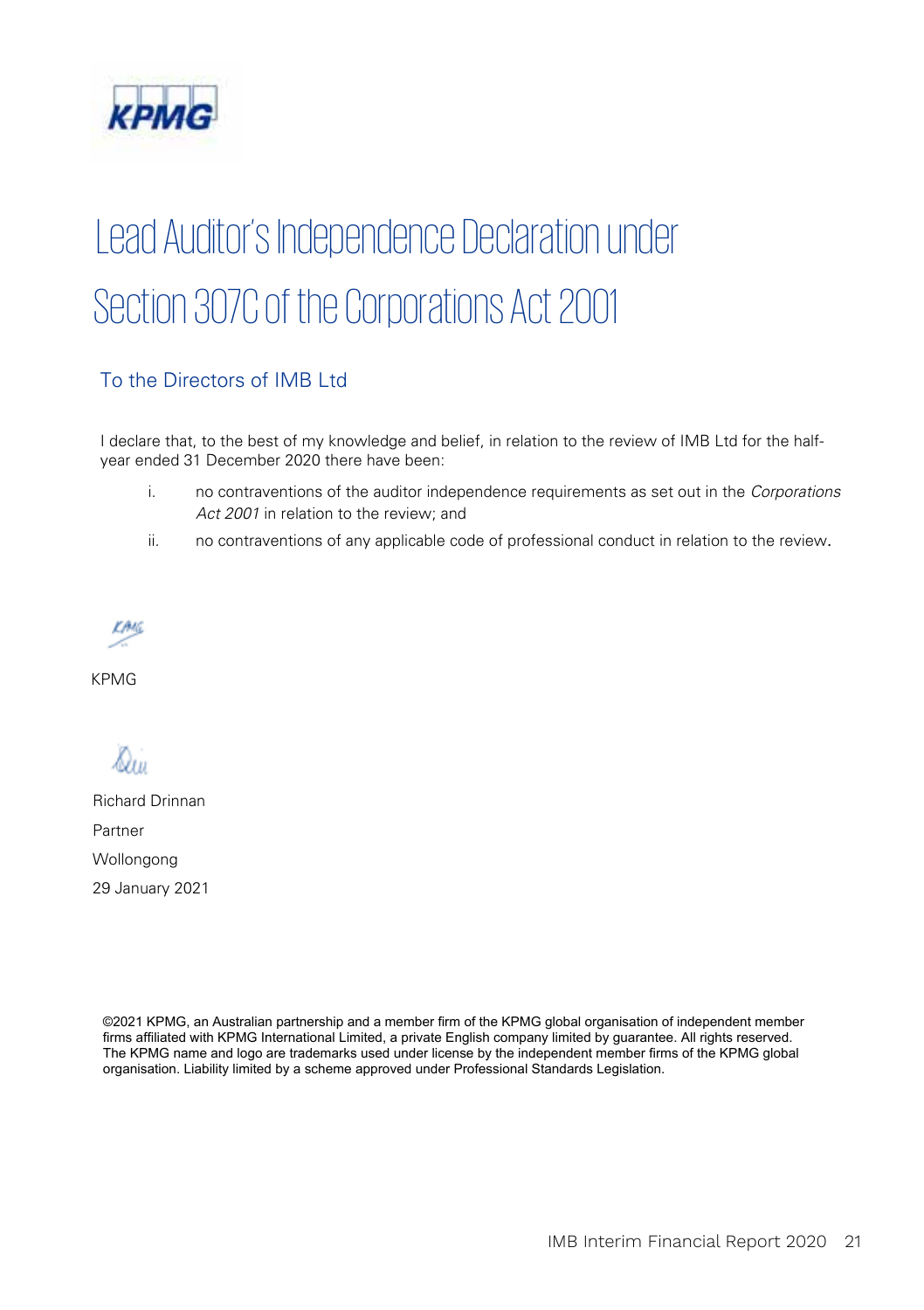# **Directors' Particulars**

## **Noel Harold Cornish AM**

BSC (MET) M ENGSC FAICD

Mr Cornish has been a director of IMB Ltd since 2010 and was elected Chairman in 2016. Mr Cornish is Chairperson of the Capital and Securitisation Committee and is a member of the People and Culture Committee. As well as being Chairman of IMB Ltd, Mr Cornish is also Chairman of all entities wholly owned by IMB Ltd.

### **Catherine Ann Aston**

B.EC M. COMM TFASFA GAICD

Ms Aston has been a director of IMB Ltd since 2016. Ms Aston is a Chairperson of the Risk Committee and is a member of the Audit Committee and the Capital and Securitisation Committee. As well as being a director of IMB Ltd, Ms Aston is also a director of all entities wholly owned by IMB Ltd.

### **Peter John Fitzgerald**

#### BCOM FCA GAICD

Mr Fitzgerald has been a director of IMB Ltd since 2017. Mr Fitzgerald is Chairperson of the Audit Committee, and is a member of the Capital and Securitisation Committee and the IMB Community Foundation Committee. As well as being a director of IMB Ltd, Mr Fitzgerald is also a director of all entities wholly owned by IMB Ltd.

### **Jann Angela Gardner**

BA LLB, MBA, GAICD

Ms Gardner has been a non-executive director of IMB since May 2020. Ms Gardner is a member of the Audit Committee and the IMB Community Foundation Committee. As well as being a director of IMB Ltd, Ms Gardner is also a director of all entities wholly owned by IMB Ltd.

## **Gai Marie McGrath**

BA LLB (HONS) LLM (DISTINCTION) GAICD

Ms McGrath has been a director of IMB Ltd since 2016. Ms McGrath is the Chairperson of the People and Culture Committee. Ms McGrath is also a member of the Risk Committee and the Capital and Securitisation Committee. As well as being a director of IMB Ltd, Ms McGrath is also a director of all entities wholly owned by IMB Ltd.

## **Jan Margaret Swinhoe**

BSC (HONS) AIAA GAICD

Ms Swinhoe has been a director of IMB Ltd since 2014. Ms Swinhoe is the Chairperson of the IMB Community Foundation Committee and is a member of the Risk Committee and People and Culture Committee. As well as being a director of IMB Ltd, Ms Swinhoe is also a director of all entities wholly owned by IMB Ltd.

### **Harry Walter Wendt**

BSC (COMPSC) MSC (Astronomy) PHD GAICD

Dr. Wendt has been a non-executive director of IMB since July 2020. Dr. Wendt is currently a member of the Risk Committee and the People and Culture Committee. As well as being a director of IMB Ltd, Dr. Wendt is also a director of all entities wholly owned by IMB Ltd.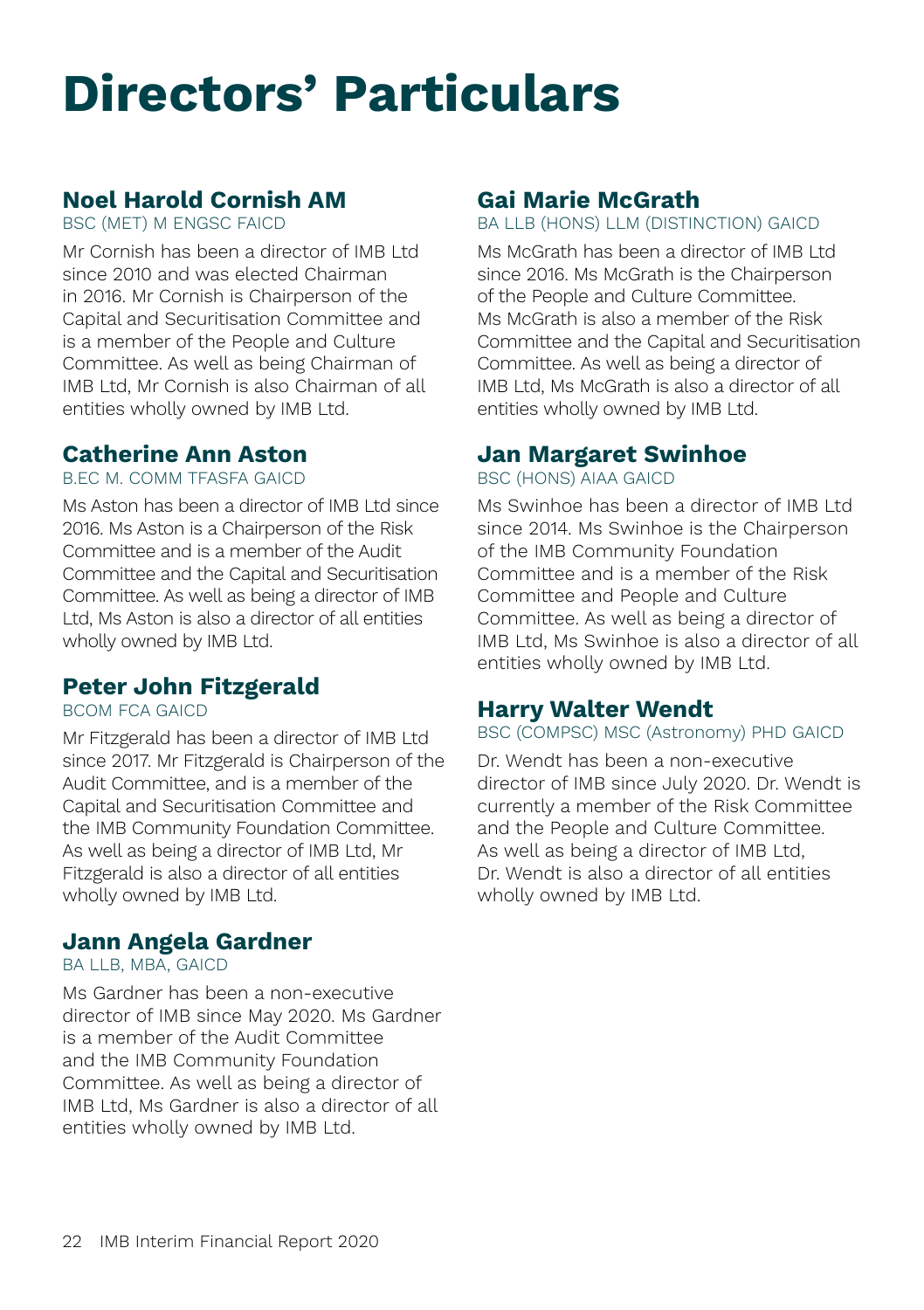# **Statistical Highlights**

|                                        |       | <b>Consolidated</b> |      |
|----------------------------------------|-------|---------------------|------|
| at 31 December                         |       | 2020                | 2019 |
| Net assets/total assets                | $\%$  | 6.1                 | 5.9  |
| Risk weighted capital adequacy         | $\%$  | 16.5                | 15.1 |
| APRA high quality liquid assets        | $\%$  | 20.0                | 15.8 |
| Non-interest expenses/operating income | %     | 70.6                | 72.8 |
| for the half year ended 31 December    |       |                     |      |
| Annualised after tax return on         |       |                     |      |
| - average total assets                 | $\%$  | 0.5                 | 0.4  |
| - average net assets                   | %     | 8.0                 | 7.3  |
| Interim dividend per share*            | cents | 9.0                 | 8.0  |

\* Interim dividend relating to the profit for the period was declared after the end of the reporting period but before the signing of this report.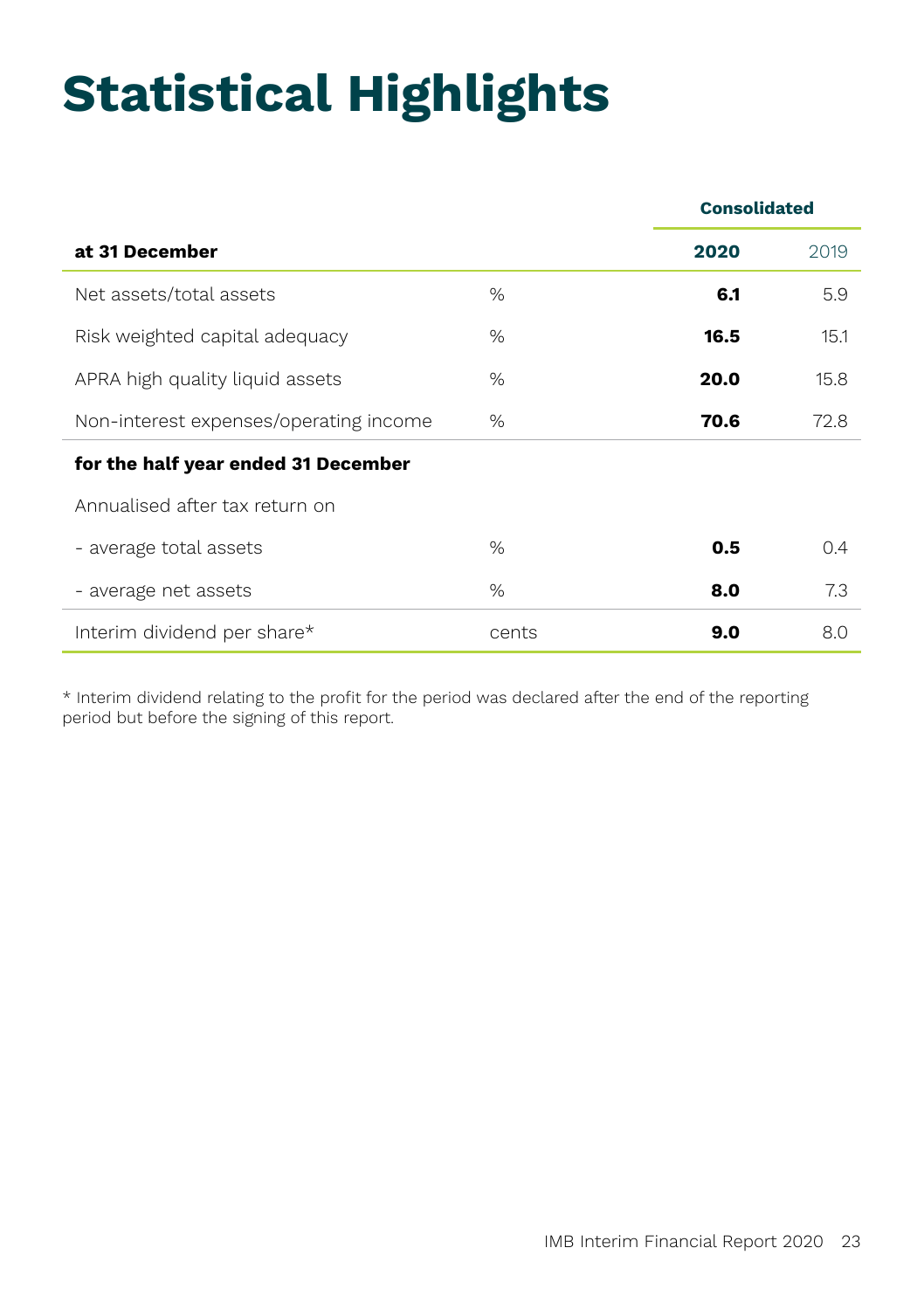# **Corporate Directory**

## **Members' diary and other information**

Payment of interim dividend is 4 March 2021.

#### **Company Secretary**

Lauren Wise (BA LLB Grad Dip. Legal Practice)

## **Registered office**

253-259 Crown Street Wollongong NSW 2500

### **Share registry**

IMB Ltd is not listed on the Australian Stock Exchange.

Shares are traded under an Australian Market Licence held by the Company.

#### The share register is available for inspection at:

Level 6 Executive Services 253-259 Crown Street Wollongong NSW 2500

## **Advisors**

#### **SOLICITORS**

Watson Mangioni 23/85 Castlereagh Street Sydney NSW 2000

#### AUDITORS

KPMG Level 7 77 Market St Wollongong NSW 2500